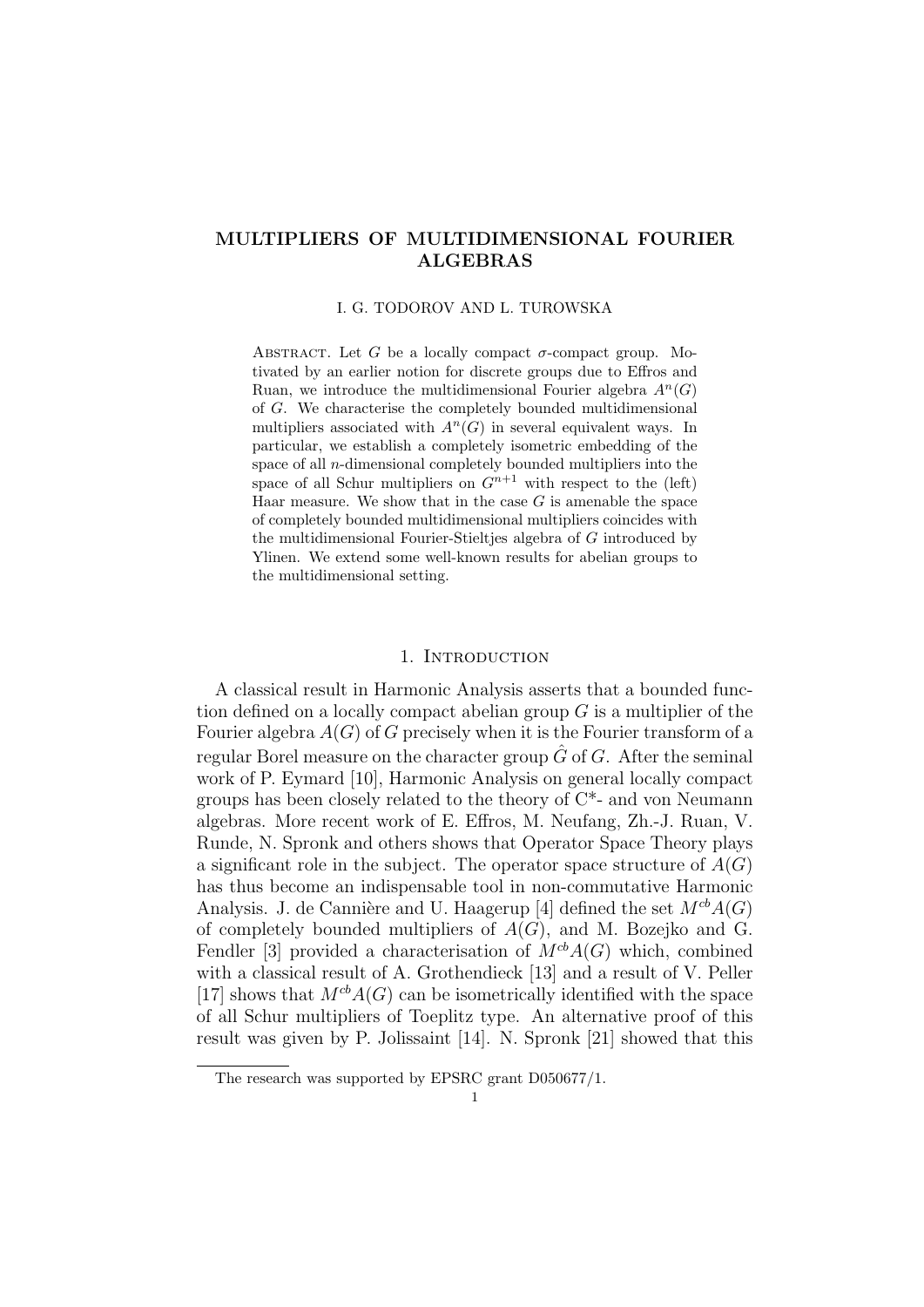identification is in fact a complete isometry. We refer the reader to Sections 5 and 6 of G. Pisier's monograph [18] for an account of Schur multipliers.

Building on an earlier work on bimeasures on locally compact groups [11], [12], K. Ylinen [22] defined a multivariable version  $B<sup>n</sup>(G)$  of the Fourier-Stieltjes algebra of a locally compact group. A multivariable version of the Fourier algebra of a discrete group was introduced by E. Effros and Zh.-J. Ruan in [7], and its completely bounded multipliers were characterised in terms of a multilinear matrix version of classical Schur multipliers, introduced in the same paper.

In [15], multidimensional Schur multipliers associated with measure spaces were introduced and identified with a natural extended Haagerup tensor product [9] up to an isometry. In the present paper, we show that this identification is a complete isometry. We define the *n*-dimensional Fourier algebra  $A<sup>n</sup>(G)$  of an arbitrary locally compact group and show that it is a closed ideal of  $B<sup>n</sup>(G)$ . We characterise the set  $M_n^{cb}A(G)$  of completely bounded multipliers associated with  $A<sup>n</sup>(G)$  in several equivalent ways (Proposition 5.4, Theorem 5.5, Theorem 5.7). In particular, we show that there exists a completely isometric inclusion of  $M_n^{cb}A(G)$  into the space of all  $n+1$ -dimensional Schur multipliers on G with respect to the (left) Haar measure. Its image is a space of multidimensional Schur multipliers of Toeplitz type. Our results imply that if G is amenable then  $B<sup>n</sup>(G)$  can be completely isometrically identified with  $M_n^{cb}A(G)$ . In the case G is abelian, we show that  $B<sup>n</sup>(G)$  can be identified with more general classes of multipliers on G arising from partitions of the variables (Theorem 6.4). In particular, every multiplier of  $A<sup>n</sup>(G)$  is in this case automatically completely bounded. We obtain a multidimensional version of the classical result that if  $\varphi \in \ell^{\infty}(\mathbb{Z})$  then the function  $\tilde{\varphi} \in \ell^{\infty}(\mathbb{Z} \times \mathbb{Z})$  given by  $\tilde{\varphi}(x, y) = \varphi(x - y)$  is a Schur multiplier if and only if  $\varphi$  is the Fourier transform of a regular Borel measure on the unit circle.

### 2. Preliminaries

We begin by recalling some basic notions and results from Eymard's work [10]. If H and K are Hilbert spaces we let  $\mathcal{B}(H, K)$  be the space of all bounded linear operators from H into K. We write  $\mathcal{B}(H) =$  $\mathcal{B}(H, H)$ . Throughout the paper, G will denote a locally compact  $\sigma$ compact group with a left Haar measure  $m$  and a neutral element  $e$ . As usual,  $L^p(G)$ ,  $p = 1, 2$ , will denote the space of all complex valued Borel functions f on G such that  $|f|^p$  is integrable with respect to m.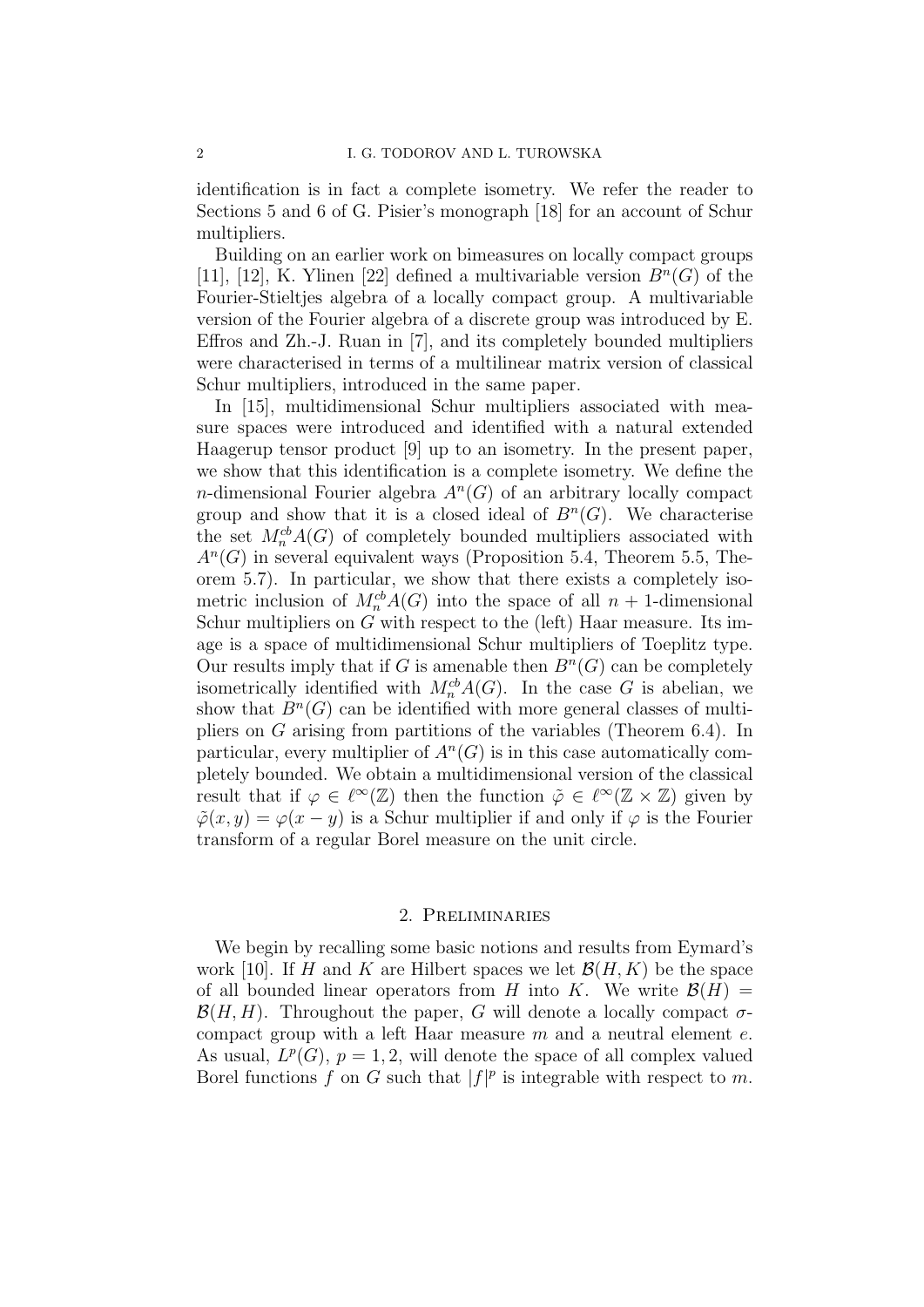The space  $L^1(G)$  is an involutive Banach algebra; its enveloping  $C^*$ algebra is the group  $C^*$ -algebra  $C^*(G)$  of G. We denote by  $W^*(G)$  the enveloping von Neumann algebra of  $C^*(G)$  and let  $\omega : G \to W^*(G)$ be the canonical homomorphism of G into  $W^*(G)$ . Let  $\lambda$  be the left regular representation of  $L^1(G)$  on the Hilbert space  $L^2(G)$ ; the closure of its image in the operator norm is the *reduced*  $C^*$ -algebra  $C^*_r(G)$  of  $G$ , and its closure in the weak operator topology is the group von Neumann algebra  $VN(G)$  of G. We use the symbol  $\lambda$  to also denote the left regular representation of G on  $L^2(G)$ .

Let  $B(G) = C^*(G)^*$  be the *Fourier-Stieltjes algebra* of  $G$ ; if  $f \in B(G)$ then  $f$  can be identified with a function (denoted in the same way and) given by  $f(x) = \langle f, \omega(x) \rangle$ . Any such f has the form  $f(x) = (\pi(x)\xi, \eta)$ for some unitary representation  $\pi : G \to \mathcal{B}(H)$  and vectors  $\xi, \eta \in H$ , and the space  $B(G)$  is a Banach algebra with respect to the pointwise product. By  $A(G)$  we denote as usual the Fourier algebra of G, that is, the ideal of  $B(G)$  of all functions f of the form  $f(x) = (\lambda_x \xi, \eta)$ where  $\xi, \eta \in L^2(G)$ . Then  $A(G)$  can be canonically identified with the predual of VN(G): if  $f(x) = (\lambda_x \xi, \eta), x \in G$ , then  $\langle f, T \rangle = (T \xi, \eta),$  $T \in VN(G).$ 

We next recall some notions and facts from Operator Space Theory. We refer the reader to [1], [8], [16] and [19] for further details. An operator space is a closed subspace  $\mathcal E$  of  $\mathcal B(H,K)$  for some Hilbert spaces H and K. If  $n, m \in \mathbb{N}$ , we will denote by  $M_{n,m}(\mathcal{E})$  the space of all n by m matrices with entries in  $\mathcal E$  and let  $M_n(\mathcal E) = M_{n,n}(\mathcal E)$ . Note that  $M_{n,m}(\mathcal{E})$  can be identified in a natural way with a subspace of  $\mathcal{B}(H^m, K^n)$  and hence carries a natural operator norm. If  $n = \infty$ or  $m = \infty$ , we will denote by  $M_{n,m}(\mathcal{E})$  the space of all (singly or doubly infinite) matrices with entries in  $\mathcal E$  which represent a bounded linear operator between the corresponding amplifications of the Hilbert spaces and set  $M_{\infty}(\mathcal{E}) = M_{\infty,\infty}(\mathcal{E})$ . We also write  $M_{n,m} = M_{n,m}(\mathbb{C})$ and  $M_{\infty} = M_{\infty,\infty}(\mathbb{C})$ . If  $\mathcal E$  and  $\mathcal F$  are operator spaces, a linear map  $\Phi: \mathcal{E} \to \mathcal{F}$  is called *completely bounded* if the map  $\Phi^{(k)}: M_k(\mathcal{E}) \to$  $M_k(\mathcal{F})$ , given by  $\Phi^{(k)}((a_{ij})) = (\Phi(a_{ij}))$ , is bounded for each  $k \in \mathbb{N}$  and  $\|\Phi\|_{cb} \stackrel{def}{=} \sup_k \|\Phi^{(k)}\| < \infty$ . The map  $\Phi$  is called a *complete isometry* if  $\Phi^{(k)}$  is an isometry for each  $k \in \mathbb{N}$ , and a *complete contraction* if  $\|\Phi\|_{cb} \leq 1.$ 

If  $\mathcal E$  (resp.  $\mathcal F$ ) is a linear space and  $\|\cdot\|_k$  is a norm on  $M_k(\mathcal E)$ (resp.  $M_k(\mathcal{F})$ ),  $k \in \mathbb{N}$ , then one may speak of completely bounded, completely contractive and completely isometric mappings from  $\mathcal E$  into  $\mathcal F$  as described above. Ruan's celebrated abstract characterisation of operator spaces identifies a set of axioms on the family  $(\|\cdot\|_k)_{k=1}^{\infty}$  of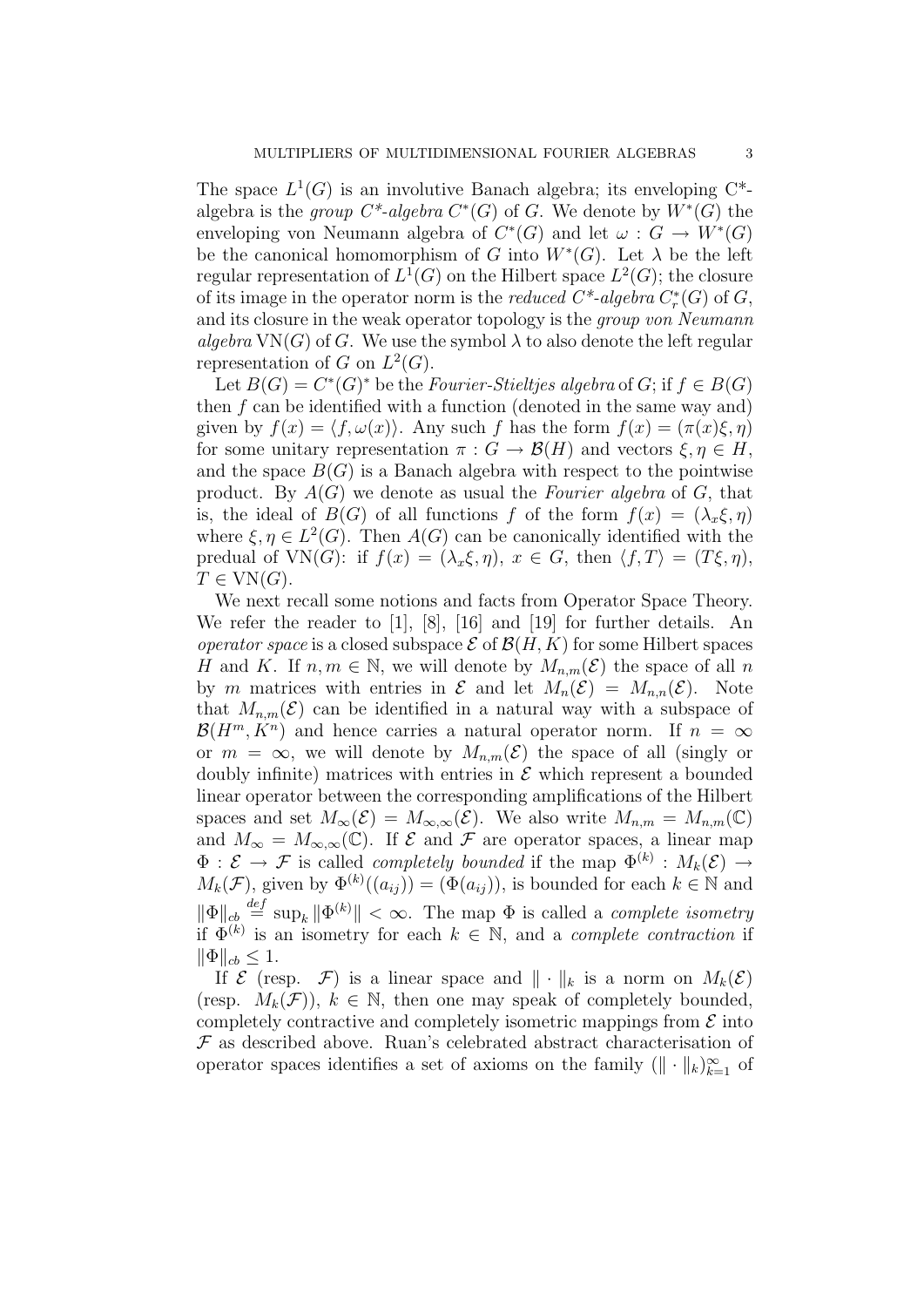norms in order that  $\mathcal E$  be completely isometric to an operator space; see [8] for a description of these axioms and applications. An operator space structure on a linear space  $\mathcal E$  is a family  $(\|\cdot\|_k)_{k=1}^\infty$ , where  $\|\cdot\|_k$ is a norm on  $M_k(\mathcal{E})$ , with respect to which  $\mathcal E$  is completely isometric to an operator space.

Let  $\mathcal{E}, \mathcal{E}_1, \ldots, \mathcal{E}_n$  be operator spaces,  $\Phi : \mathcal{E}_1 \times \cdots \times \mathcal{E}_n \to \mathcal{E}$  be a multilinear map and

$$
\Phi^{(k)}: M_k(\mathcal{E}_1) \times M_k(\mathcal{E}_2) \times \cdots \times M_k(\mathcal{E}_n) \to M_k(\mathcal{E})
$$

be the multilinear map given by

(1) 
$$
\Phi^{(k)}(a^1,\ldots,a^n)_{p,q} = \sum_{p_2,\ldots,p_n} \Phi(a^1_{p,p_2},a^2_{p_2,p_3},\ldots,a^n_{p_n,q}),
$$

where  $a^i = (a_{p,q}^i) \in M_k(\mathcal{E}_i), 1 \leq p, q \leq k$ . The map  $\Phi$  is called completely bounded if there exists  $C > 0$  such that for all  $k \in \mathbb{N}$  and all elements  $a^i \in M_k(\mathcal{E}_i)$ ,  $i = 1, \ldots, n$ , we have

$$
\|\Phi^{(k)}(a^1,\ldots,a^n)\| \le C \|a^1\|\ldots\|a^n\|.
$$

If  $\mathcal E$  and  $\mathcal E_i$ ,  $i = 1, \ldots, n$ , are dual operator spaces we say that  $\Phi$ is *normal* if it is weak\* continuous in each variable. We denote by  $CB^{\sigma}(\mathcal{E}_1 \times \cdots \times \mathcal{E}_n, \mathcal{E})$  the set of all normal completely bounded multilinear maps from  $\mathcal{E}_1 \times \cdots \times \mathcal{E}_n$  into  $\mathcal{E}_2$ ; this space can be equipped with an operator space structure in a canonical way (see [9]).

E. Christensen and A. Sinclair [6] gave a characterisation of completely bounded (resp. normal completely bounded) multilinear maps defined on the direct product of finitely many C\*-algebras (resp. von Neumann algebras). We will need the following generalisation of Corollaries 5.7 and 5.9 of [6] whose proof is a straightforward generalisation of the proof of Corollary 5.9 of [6]. If A is a set we let  $\mathcal{A}^n = \mathcal{A} \times \cdots \times \mathcal{A}$  $\overbrace{n}$ .

If M is a von Neumann algebra and  $\mathcal{R}_j \subseteq \mathcal{M}, j = 1, \ldots, n-1$ , are von Neumann subalgebras, we say that a mapping  $\Phi : \mathcal{M}^n \to B(H)$  is  $(\mathcal{R}_1, \ldots, \mathcal{R}_{n-1})$ -modular if

$$
\Phi(a_1r_1, a_2r_2, \ldots, a_n) = \Phi(a_1, r_1a_2, \ldots, r_{n-1}a_n),
$$

for all  $a_1, \ldots, a_n \in \mathcal{M}, r_j \in \mathcal{R}_j, j = 1, \ldots, n - 1$ .

**Theorem 2.1.** Let  $M \subseteq \mathcal{B}(K)$  be a von Neumann algebra,  $\mathcal{R}_i \subseteq M$  be a von Neumann subalgebra,  $j = 1, \ldots, n-1$ , H be a Hilbert space and  $\Phi : \mathcal{M}^n \to \mathcal{B}(H)$  be a multilinear map. The following are equivalent:

(i)  $\Phi$  is completely bounded, normal and  $(\mathcal{R}_1, \ldots, \mathcal{R}_{n-1})$ -modular;

(ii) there exists an index set J and operators  $V_j \in M_J(\mathcal{R}'_j)$ ,  $j =$  $1, \ldots, n-1, V_0 \in \mathcal{B}(K^J, H)$  and  $V_n \in M_{1,J}(H, K^J)$  such that for all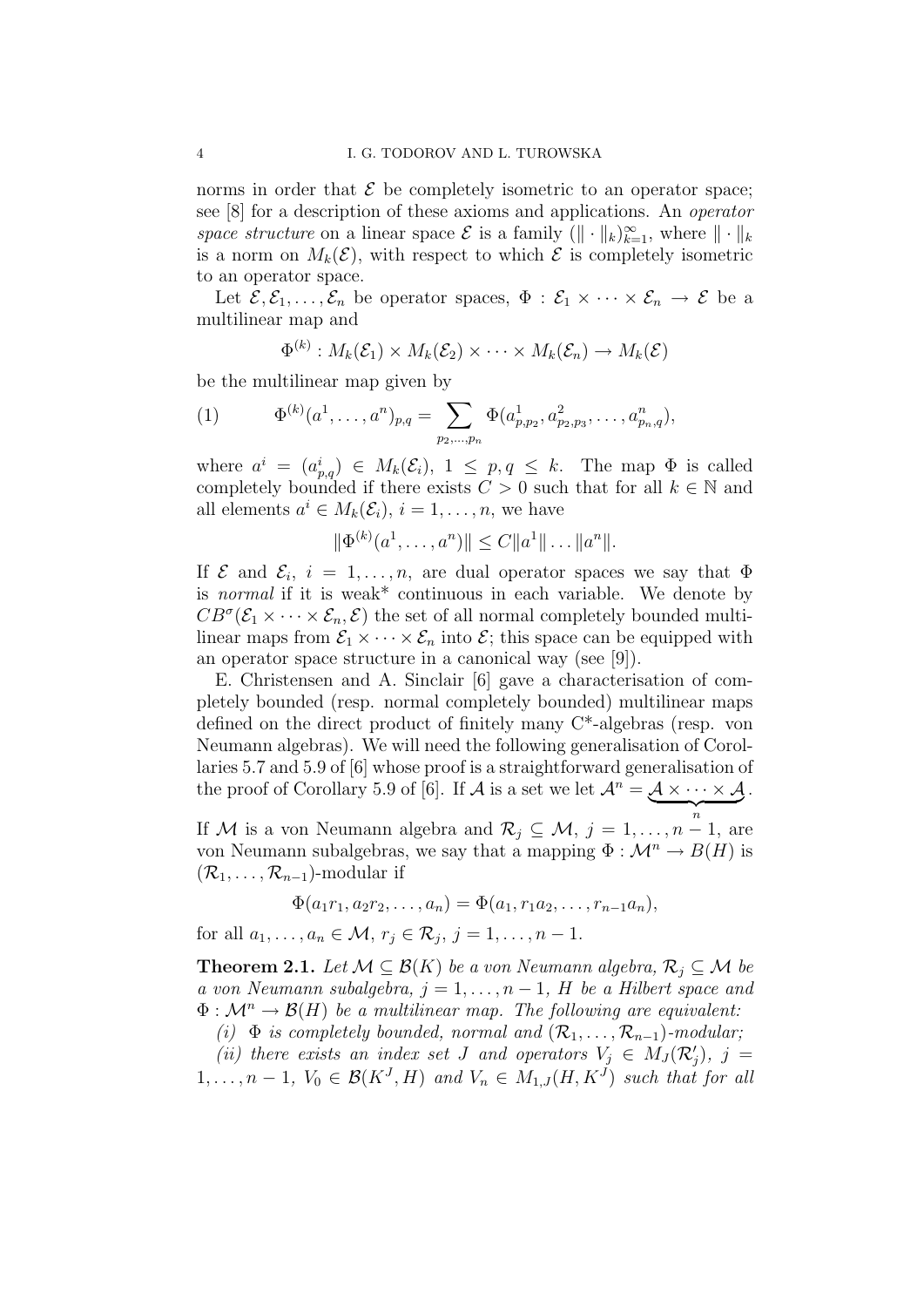$a_1, \ldots, a_n \in \mathcal{M}$ , we have

 $\Phi(a_1, \ldots, a_n) = V_0(a_1 \otimes 1_J) V_1 \ldots V_{n-1}(a_n \otimes 1_J) V_n.$ 

Moreover, if (i) holds then  $\|\Phi\|_{cb}$  equals the infimum of  $||V_0|| \dots ||V_n||$ over all representations of  $\Phi$  as in (ii) and this infimum is attained.

Tensor products will play a substantial role in the paper. We denote by  $V \odot W$  the algebraic tensor product of the vector spaces V and W. If  $\mathcal{E}_1 \subseteq \mathcal{B}(H_1)$  and  $\mathcal{E}_2 \subseteq \mathcal{B}(H_2)$  are operator spaces and  $u \in \mathcal{E}_1 \odot \mathcal{E}_2$ , the Haagerup norm of u is given by

$$
||u||_h = \inf \left\{ \left\| \sum_{j=1}^k a_j a_j^* \right\|^{\frac{1}{2}} \left\| \sum_{j=1}^k b_j^* b_j \right\|^{\frac{1}{2}} : u = \sum_{j=1}^k a_j \otimes b_j \right\}.
$$

The completion  $\mathcal{E}_1 \otimes_h \mathcal{E}_2$  of  $\mathcal{E}_1 \odot \mathcal{E}_2$  with respect to  $\|\cdot\|_h$  is the Haagerup tensor product of  $\mathcal{E}_1$  and  $\mathcal{E}_2$ . We refer the reader to [8] for its properties and to [9] for the definition and properties of the extended Haagerup tensor product  $\mathcal{E}_1 \otimes_{eh} \mathcal{E}_2$  and the normal Haagerup tensor product  $\mathcal{E}_1 \otimes_{eh}$  $\mathcal{E}_2$  of  $\mathcal{E}_1$  and  $\mathcal{E}_2$ . We recall the canonical identifications  $(\mathcal{E}_1 \otimes_h \mathcal{E}_2)^* =$  $\mathcal{E}_1^* \otimes_{eh} \mathcal{E}_2^*$  and  $(\mathcal{E}_1 \otimes_{eh} \mathcal{E}_2)^* = \mathcal{E}_1^* \otimes_{eh} \mathcal{E}_2^*$ . If  $\delta \in \mathcal{E}_1^*$  then the left slice map  $L_{\delta}$ :  $\mathcal{E}_1 \otimes_{eh} \mathcal{E}_2 \to \mathcal{E}_2$  is the unique completely bounded map given on elementary tensors by  $L_{\delta}(a \otimes b) = \delta(a)b$  [9]. Similarly, for  $\delta \in \mathcal{E}_2^*$ one defines the right slice map  $R_{\delta} : \mathcal{E}_1 \otimes_{eh} \mathcal{E}_2 \to \mathcal{E}_1$ .

If X is a Banach space we denote by  $b_1(\mathcal{X})$  the unit ball of X. Banach space duality is denoted by  $\langle \cdot, \cdot \rangle$ . We denote by  $1_H$  the identity operator on a Hilbert space H and, for a cardinal J, write  $1_J = 1_{\ell^2(J)}$ . The identity operator on  $\ell^2(\mathbb{N})$  is often denoted simply by 1.

### 3. The operator space of Schur multipliers

In this section we recall the definition of multidimensional Schur multipliers associated with measure spaces and prove a completely isometric version of the characterisation result, Theorem 3.4, of [15].

Let  $(X_i, \mu_i), i = 1, \ldots, n$ , be standard measure spaces and

$$
\Gamma(X_1,\ldots,X_n)=L^2(X_1\times X_2)\odot\cdots\odot L^2(X_{n-1}\times X_n),
$$

where the direct products are equipped with the corresponding product measures. We identify the elements of  $\Gamma(X_1, \ldots, X_n)$  with functions on

$$
X_1 \times X_2 \times X_2 \times \cdots \times X_{n-1} \times X_{n-1} \times X_n
$$

in the obvious fashion. We equip  $\Gamma(X_1, \ldots, X_n)$  with the Haagerup tensor norm  $\lVert \cdot \rVert_h$ , where the  $L^2$ -spaces are given their opposite operator space structure (see [19]) arising from the identification  $f \leftrightarrow T_f$  of  $L^2(X \times Y)$  with the class of Hilbert-Schmidt operators from  $L^2(X)$  into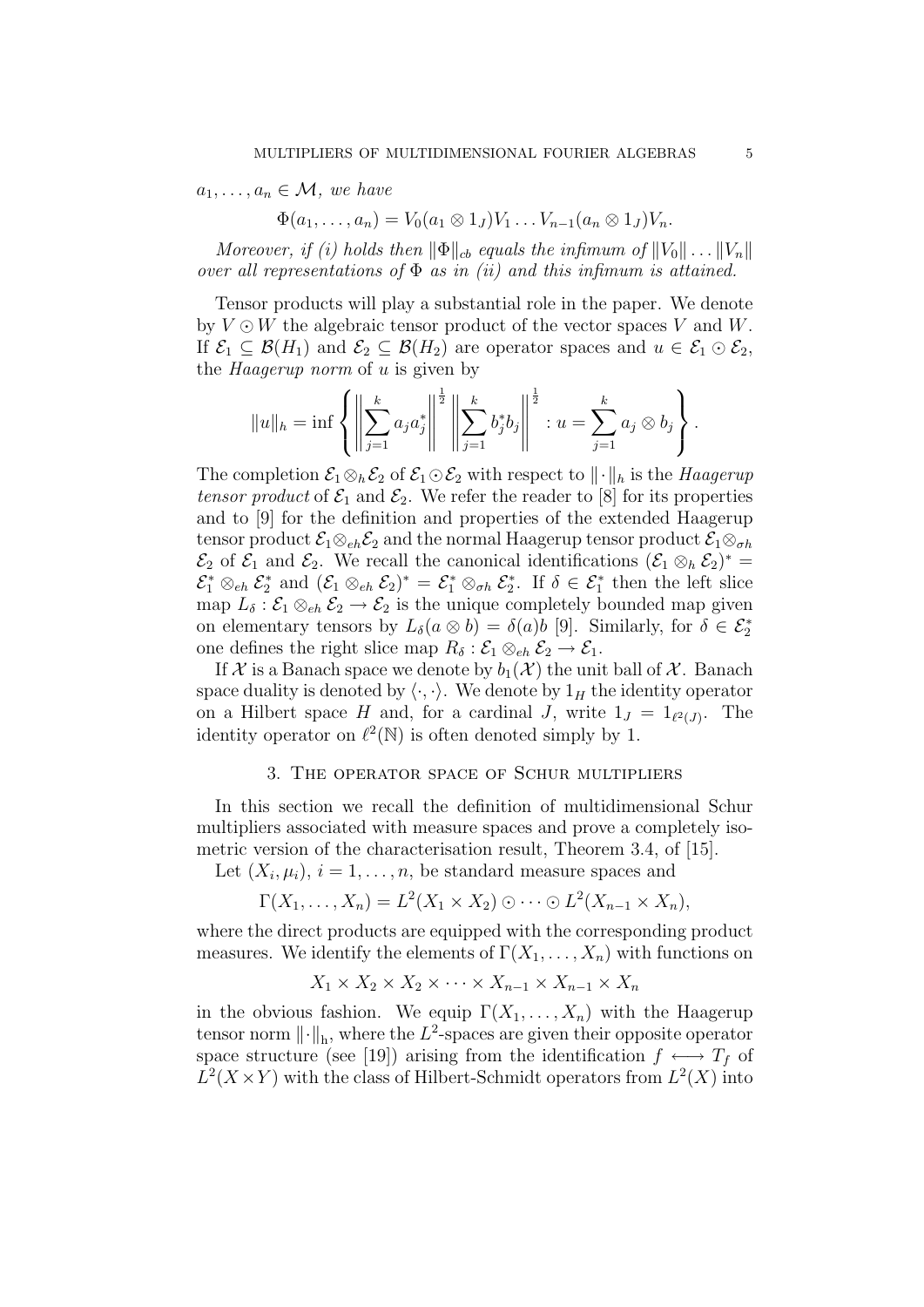$L^2(Y)$  where, for  $f \in L^2(X \times Y)$ , we let  $T_f$  be the (Hilbert-Schmidt) operator given by

(2) 
$$
(T_f \xi)(y) = \int_X f(x, y) \xi(x) dx, \quad \xi \in L^2(X), y \in Y,
$$

dx denoting integration with respect to  $\mu$ . If  $f \in L^2(X \times Y)$  we let  $||f||_{op}$  be equal to the operator norm of  $T_f$ .

For each  $\varphi \in L^{\infty}(X_1 \times \cdots \times X_n)$  let

$$
S_{\varphi} : \Gamma(X_1, \ldots, X_n) \to L^2(X_1 \times X_n)
$$

be the map sending  $f_1 \otimes \cdots \otimes f_{n-1} \in \Gamma(X_1, \ldots, X_n)$  to the function which maps  $(x_1, x_n)$  to

$$
\int \varphi(x_1,\ldots,x_n) f_1(x_1,x_2) f_2(x_2,x_3)\ldots f_{n-1}(x_{n-1},x_n) dx_2\ldots dx_{n-1}.
$$

It was shown in Theorem 3.1 of [15] that  $S_{\varphi}$  is a bounded mapping when  $\Gamma(X_1, \ldots, X_n)$  is equipped with the projective norm where each of its terms is given the L<sup>2</sup>-norm, and that  $||S_{\varphi}|| = ||\varphi||_{\infty}$ .

**Definition 3.1.** A function  $\varphi \in L^{\infty}(X_1 \times \cdots \times X_n)$  is called a Schur multiplier (relative to the measure spaces  $(X_1, \mu_1), \ldots (X_n, \mu_n)$ ) if there exists  $C > 0$  such that  $||S_{\varphi}(u)||_{op} \leq C||u||_{h}$ , for all  $u \in \Gamma(X_1, \ldots, X_n)$ . The smallest constant C with this property is denoted by  $\|\varphi\|_{m}$ .

Let  $H_i = L^2(X_i)$ ,  $i = 1, ..., n$ , and  $\varphi \in L^{\infty}(X_1 \times \cdots \times X_n)$  be a Schur multiplier. It was shown in Section 3 of [15] that  $\varphi$  induces a normal completely bounded multilinear map

$$
\tilde{S}_{\varphi} : \mathcal{B}(H_{n-1}, H_n) \times \cdots \times \mathcal{B}(H_1, H_2) \to \mathcal{B}(H_1, H_n)
$$

such that  $\|\tilde{S}_{\varphi}\|_{cb} = \|\varphi\|_{\mathfrak{m}}$  and  $\tilde{S}_{\varphi}(T_{f_{n-1}}, \ldots, T_{f_1}) = S_{\varphi}(f_1 \otimes \cdots \otimes f_n)$  $f_{n-1}$ ), for all  $f_i \in L^2(X_i \times X_{i+1}), i = 1, \ldots, n$ . We denote by  $S =$  $\mathcal{S}(X_1,\ldots,X_n)$  the collection of all Schur multipliers in  $L^\infty(X_1\times\cdots\times$  $X_n$ ). It follows that S can be canonically embedded into  $CB^{\sigma}(\mathcal{B}(H_{n-1},$  $H_n) \times \cdots \times \mathcal{B}(H_1, H_2), \mathcal{B}(H_1, H_n)$ . Thus, S inherits an operator space structure from the latter space. More precisely, if  $\varphi = (\varphi_{p,q}) \in M_k(\mathcal{S})$ we have  $\|\varphi\|_{m,k} \stackrel{def}{=} \|(\tilde{S}_{\varphi_{p,q}})\|_{\text{cb}}$ , where  $\tilde{S}_{\varphi} = (\tilde{S}_{\varphi_{p,q}})$  is identified with a normal completely bounded multilinear map from  $\mathcal{B}(H_{n-1}, H_n)$  ×  $\cdots \times \mathcal{B}(H_1, H_2)$  into  $M_k(\mathcal{B}(H_1, H_n))$ . Note that a matrix  $\varphi = (\varphi_{p,q}) \in$  $M_k(\mathcal{S})$  can be viewed as a map  $\varphi: X_1 \times \cdots \times X_n \to M_k$  by letting  $\varphi(x_1,\ldots,x_n)=(\varphi_{p,q}(x_1,\ldots,x_n))\in M_k.$ 

The following result is a matricial version of Theorem 3.4 of [15].

**Theorem 3.2.** Let  $\varphi = (\varphi_{p,q}) \in M_k(\mathcal{S})$ . The following are equivalent: (*i*)  $\|\varphi\|_{m,k} < 1;$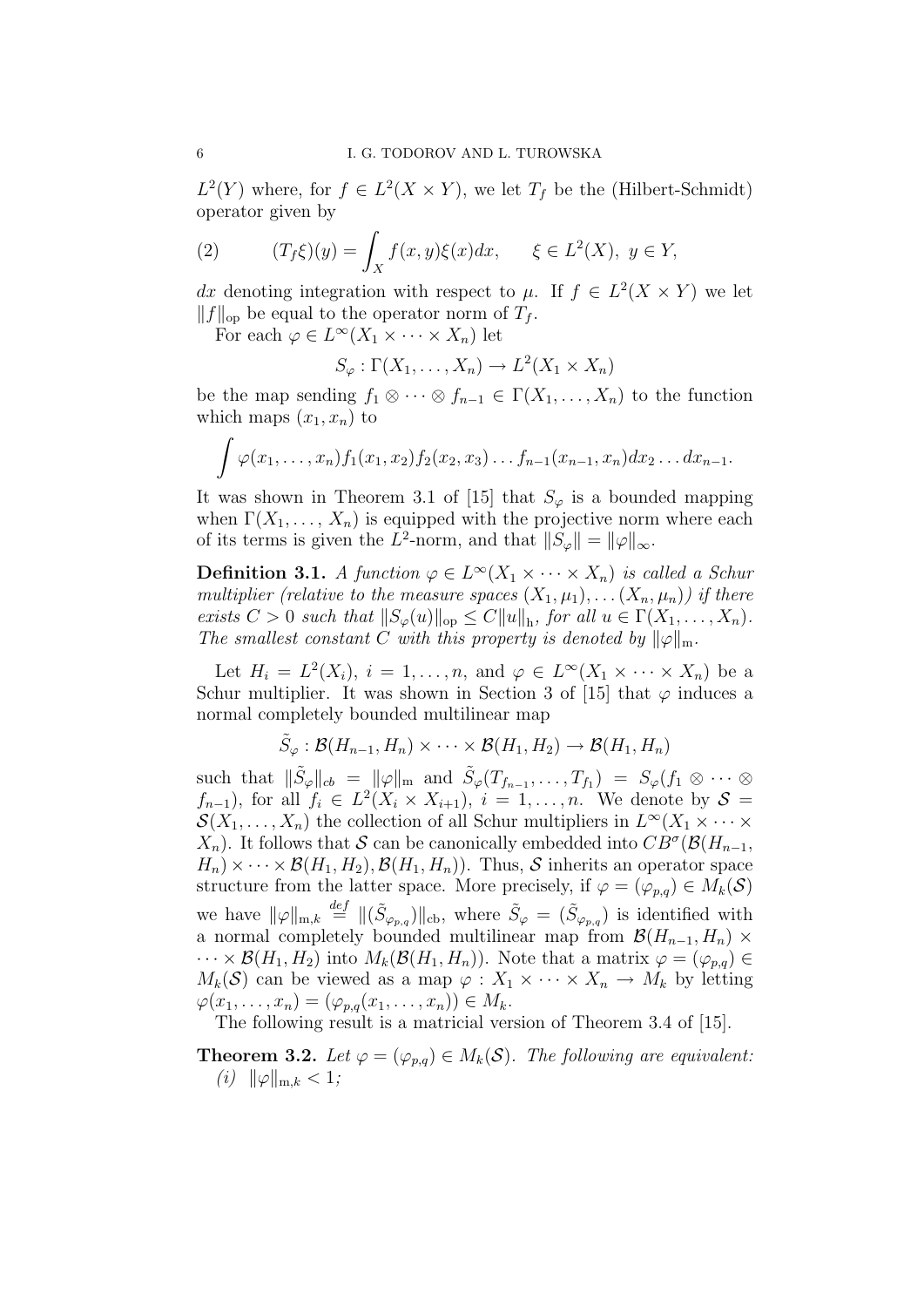(ii) there exist essentially bounded functions  $a_1 : X_1 \to M_{\infty,k}$ ,  $a_n$ :  $X_n \to M_{k,\infty}$  and  $a_i: X_i \to M_\infty$ ,  $i = 2, \ldots, n-1$ , such that, for almost all  $(x_1, \ldots, x_n) \in X_1 \times \cdots \times X_n$ , we have

$$
\varphi(x_1,\ldots,x_n) = a_n(x_n)a_{n-1}(x_{n-1})\ldots a_1(x_1) \text{ and } \underset{x_i \in X_i}{\text{esssup}} \prod_{i=1}^n \|a_i(x_i)\| < 1.
$$

*Proof.* (i)⇒(ii) Let  $\mathcal{D}_i$  be the multiplication masa of  $L^{\infty}(X_i)$ . The proof of Theorem 3.4 of [15] implies that the mapping

$$
\tilde{S}_{\varphi} \stackrel{def}{=} (\tilde{S}_{\varphi_{p,q}}) : \mathcal{B}(H_{n-1}, H_n) \times \cdots \times \mathcal{B}(H_1, H_2) \to M_k(\mathcal{B}(H_1, H_n))
$$

is normal, completely bounded, and  $(\mathcal{D}_n, \ldots, \mathcal{D}_1)$ -modular in the sense that

$$
\tilde{S}_{\varphi}(A_n T_{n-1} A_{n-1}, \dots, T_1 A_1) =
$$
  

$$
(A_n \otimes 1_k) \tilde{S}_{\varphi}(T_{n-1}, A_{n-1} T_{n-2}, \dots, A_2 T_1)(A_1 \otimes 1_k),
$$

whenever  $A_i \in \mathcal{D}_i$ ,  $i = 1, \ldots, n$ . A modification of Corollary 5.9 of [6] shows that there exist operators  $V_1: H_1^k \to H_1^{\infty}, V_i: H_i^{\infty} \to H_i^{\infty}$ ,  $i = 2, \ldots, n-1$  and  $V_n : H_n^{\infty} \to H_n^k$  such that the entries of  $V_i$  belong to  $\mathcal{D}_i$ ,  $\Pi_{i=1}^n ||V_i|| < 1$  and

$$
\tilde{S}_{\varphi}(T_{n-1},\ldots,T_1)=V_n(T_{n-1}\otimes I)\ldots(T_1\otimes I)V_1,
$$

for all  $T_i \in \mathcal{B}(H_i, H_{i+1}), i = 1, ..., n$ . If  $V_i = (A_{s,t}^i)_{s,t}$ , where  $A_{s,t}^i$ is the multiplication operator corresponding to  $a_{s,t}^i \in L^\infty(X_i)$  let  $a_i$ :  $X_i \rightarrow M_{\infty}$  be the function given by  $a_i(x_i) = (a_{s,t}^i(x_i))_{s,t}, x_i \in X_i$  $i = 1, \ldots, n$ . Define  $a_1 : X_1 \to M_{\infty,k}$  and  $a_n : X_n \to M_{k,\infty}$  similarly. Then  $\operatorname{esssup}_{x_i \in X_i} \prod_{i=1}^n \|a_i(x_i)\| = \prod_{i=1}^n \|V_i\| < 1.$ 

Let  $V_n^p$  (resp.  $V_1^q$ )  $\binom{r}{1}$  be the pth row (resp. the qth column) of  $V_n$  (resp.  $V_1$ ). Let  $a_n^p : X_n \to M_{1,\infty}$  (resp.  $a_1^q$ )  $y_1^q: X_1 \to M_{\infty,1}$  be the function corresponding to  $V_n^p$  (resp.  $V_1^q$ )  $_1^{\prime q}$ ). We have that

$$
\tilde{S}_{\varphi_{p,q}}(T_{n-1},\ldots,T_1) = V_n^p(T_{n-1}\otimes I)V_{n-1}\ldots V_2(T_1\otimes I)V_1^q,
$$

for all  $T_i \in \mathcal{B}(H_i, H_{i+1}), i = 1, \ldots, n-1$ . It follows from Theorem 3.4 of [15] that

$$
\varphi_{p,q}(x_1,\ldots,x_n) = a_n^p(x_n)a_{n-1}(x_{n-1})\ldots a_2(x_2)a_1^q(x_1),
$$
 a.e.  $x_i \in X_i$ .

Since this holds for all  $p, q = 1, \ldots, k$ , we have that

$$
\varphi(x_1,\ldots,x_n) = a_n(x_n)a_{n-1}(x_{n-1})\ldots a_2(x_2)a_1(x_1)
$$

for almost all  $x_i \in X_i$ ,  $i = 1, \ldots, n$ .

 $(ii) \Rightarrow (i)$  In the notation of (i) we have that

$$
\varphi_{p,q}(x_1,\ldots,x_n)=a_n^p(x_n)a_{n-1}(x_{n-1})\ldots a_2(x_2)a_1^q(x_1),
$$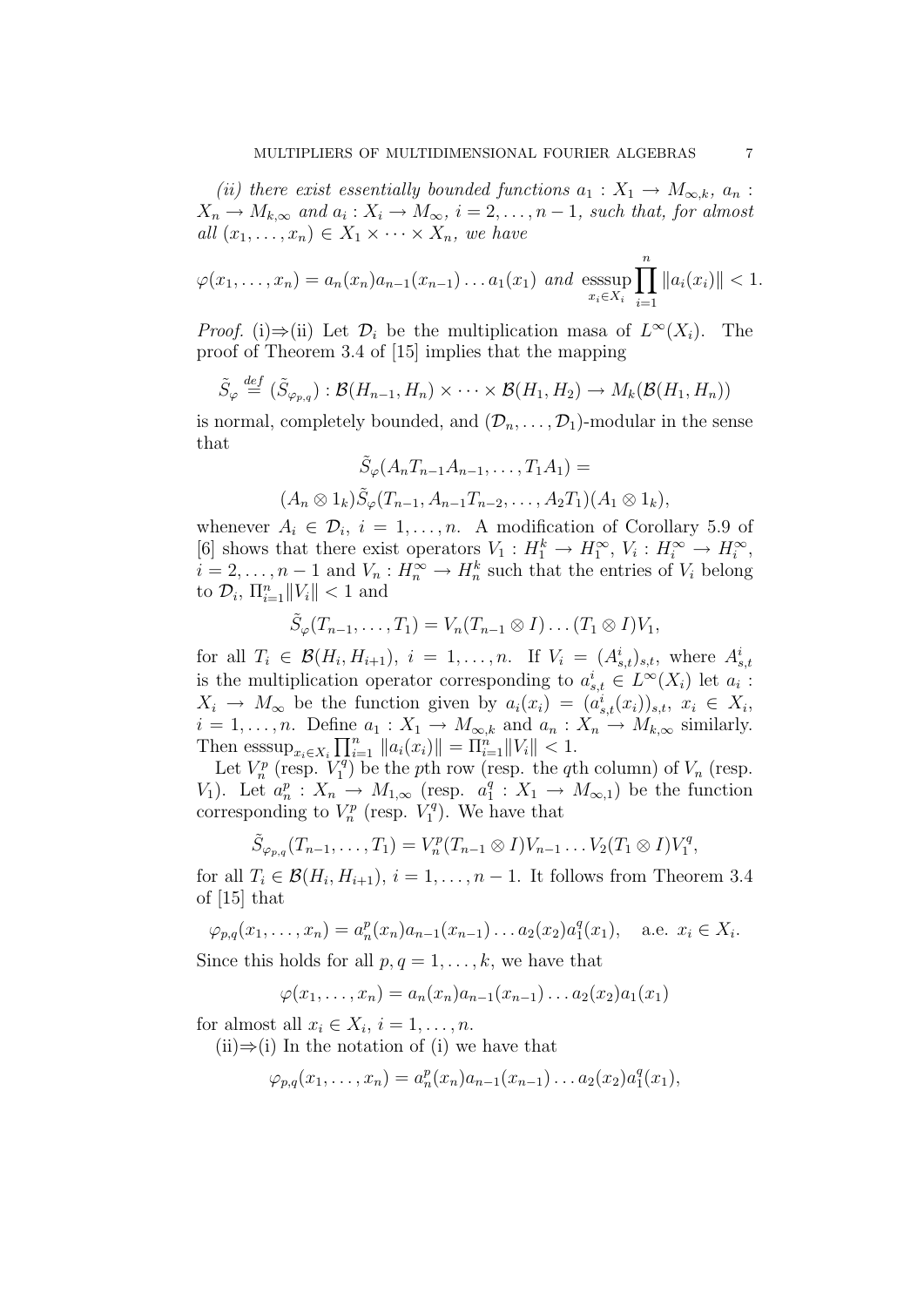for almost all  $x_i \in X_i$ ,  $i = 1, \ldots, n$ , which in turn implies that

 $\tilde{S}_{\varphi_{p,q}}(T_{n-1},\ldots,T_1)=V_n^p(T_{n-1}\otimes I)V_{n-1}\ldots V_2(T_1\otimes I)V_1^q$  $I^q,$ 

and hence that

 $\tilde{S}_{\varphi}(T_{n-1},...,T_1) = V_n(T_{n-1} \otimes I)V_{n-1}...V_2(T_1 \otimes I)V_1,$ 

for all  $T_i \in \mathcal{B}(H_i, H_{i+1}), i = 1, \ldots, n-1$ . It follows that  $||S_{\varphi}|| < 1$  and so  $\|\varphi\|_{\mathrm{m},k} < 1.$   $\diamondsuit$ 

Remark 3.3. Theorem 3.2 amounts to the statement that the identification of the set of all *n*-dimensional Schur multipliers on  $X_1 \times \cdots \times X_n$ with the extended Haagerup tensor product  $L^{\infty}(X_n) \otimes_{eh} \cdots \otimes_{eh} L^{\infty}(X_1)$ discussed in the remark after Theorem 3.4 of [15] is completely isometric.

### 4. The multidimensional Fourier-Stieltjes algebra

In this section we recall the notion of the Fourier transform of a completely bounded multilinear map on the direct product of finitely many group C\*-algebras studied in [22], which will provide the basis for our study of multidimensional multipliers. We discuss a description of the multidimensional Fourier-Stieltjes algebra in terms of tensor products and explain its relation to the one dimensional case as well as to the notion of a bimeasure studied in [11].

Let  $n \in \mathbb{N}$ . An *n*-measure on G is a completely bounded multilinear map  $\Phi: C^*(G)^n \to \mathbb{C}$ . We note that the term "bimeasure" was used in [11] to designate a bounded bilinear form on  $C_0(G) \times C_0(H)$ , where G and H are locally compact groups. We will show below that in the case  $H = G$  is abelian, the notion of a bimeasure agrees with that of a 2-measure.

We let  $M^{n}(G)$  denote the space of all *n*-measures on  $G$ ; by the universal property of the Haagerup tensor product, we have that

$$
M^{n}(G) \equiv \left( \underbrace{C^*(G) \otimes_h \cdots \otimes_h C^*(G)}_{n} \right)^*.
$$

We equip  $M^n(G)$  with the standard operator space structure of a dual operator space arising from the above identification. Suppose that  $\Phi \in M^{n}(G)$ . It is standard (see p.156 of [22]) to extend  $\Phi$  to a normal completely bounded map  $\tilde{\Phi}: W^*(G) \otimes_{\sigma h} \cdots \otimes_{\sigma h} W^*(G)$  $\rightarrow \mathbb{C}.$ 

 $\overbrace{n}$ 

Let

 $B^{n}(G) = \{f \in L^{\infty}(G^{n}) : \text{ there exists } \Phi \in M^{n}(G) \text{ such that }$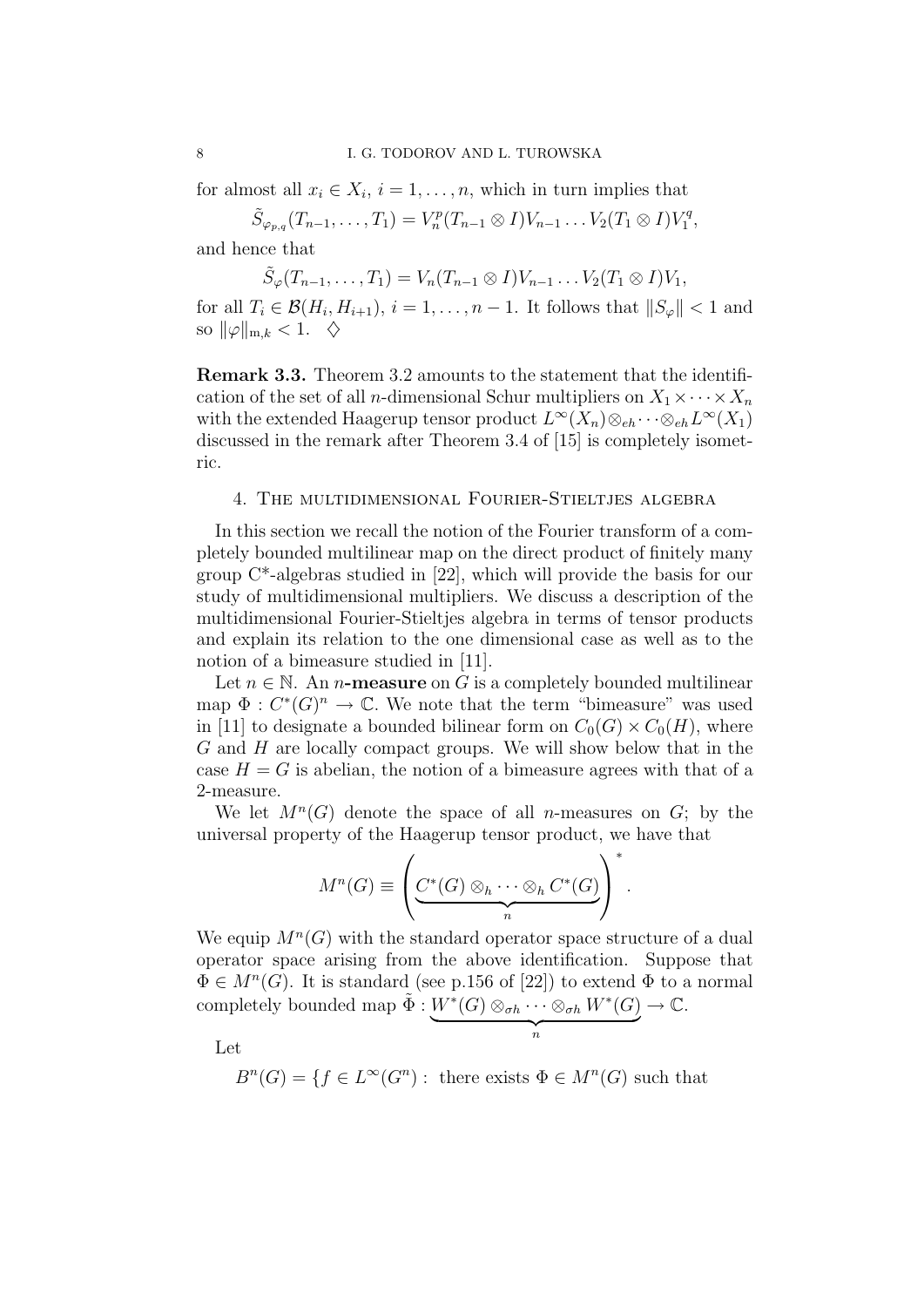(3) 
$$
f(x_1,\ldots,x_n)=\tilde{\Phi}(\omega(x_1),\ldots,\omega(x_n)), x_1,\ldots,x_n\in G\}.
$$

Since  $\{\omega(x) : x \in G\}$  generates  $W^*(G)$  as a von Neumann algebra, we have that the element  $\Phi \in M^n(G)$  associated with  $f \in B^n(G)$  in (3) is unique. We call f the Fourier transform of  $\Phi$  and write  $f = \tilde{\Phi}$ . Thus,  $B<sup>n</sup>(G)$  is in one-to-one correspondence with  $M<sup>n</sup>(G)$ ; we equip it with the operator space structure arising from this correspondence. Thus, if  $(f_{p,q}) \in M_k(B^n(G))$  and  $\Phi_{p,q} \in M^n(G)$  is such that  $\hat{\Phi}_{p,q} = f_{p,q}$ , we have that  $\|(f_{p,q})\|_{M_k(B^n(G))} = \|\langle \hat{\Phi}_{p,q} \rangle\|_{M_k(M^n(G))}$ . Since the map  $x \to \omega(x)$  is weak\* continuous, the space  $B<sup>n</sup>(G)$  consists of continuous functions. By Corollary 5.4 of [22],  $B<sup>n</sup>(G)$  is closed under the pointwise product. By [2],

(4) 
$$
B^{n}(G) \equiv \underbrace{B(G) \otimes_{eh} \cdots \otimes_{eh} B(G)}_{n}
$$

up to a complete isometry. We note that if  $f \in B<sup>n</sup>(G)$  and  $a_i \in L<sup>1</sup>(G)$ ,  $i = 1, \ldots, n$ , then (5)

$$
\begin{array}{c}\n\circ \\
\circ \\
\circ \\
\circ\n\end{array}
$$

$$
\langle a_1 \otimes \cdots \otimes a_n, f \rangle = \int_{G^n} f(x_1, \ldots, x_n) a_1(x_1) \ldots a_n(x_n) dm(x_1) \ldots dm(x_n).
$$

Indeed,  $(5)$  is obviously true if f is an elementary tensor, and by linearity, if f is in the algebraic tensor product of n copies of  $B(G)$ . If  $f \in B<sup>n</sup>(G)$  then there exists a bounded net  ${f_{\nu}}_{\nu}$  in the algebraic tensor product of n copies of  $B(G)$  which tends to f in the topology determined by the duality between  $B<sup>n</sup>(G)$  and  $W^*(G) \odot \cdots \odot W^*(G)$ 

[9]. But then

$$
f_{\nu}(x_1,\ldots,x_n) = \langle f_{\nu}, \omega(x_1) \otimes \cdots \otimes \omega(x_n) \rangle
$$
  

$$
\rightarrow \langle f, \omega(x_1) \otimes \cdots \otimes \omega(x_n) \rangle = f(x_1,\ldots,x_n)
$$

for all  $x_1, \ldots, x_n \in G$  and (5) follows from the Lebesgue Dominated Convergence Theorem.

The following fact proved in [22] will be of importance to us.

**Theorem 4.1.** [22] A function f belongs to  $B<sup>n</sup>(G)$  if and only if there exist a Hilbert space H, vectors  $\xi, \eta \in H$  and continuous unitary representations  $\pi_i$  of G on H,  $i = 1, \ldots, n$ , such that

$$
f(x_n, ..., x_1) = (\pi_n(x_n) ... \pi_1(x_1)\xi, \eta), x_1, ..., x_n \in G.
$$

Moreover, the norm of f equals the infimum of the products  $\|\xi\| \|\eta\|$ over all representations of f of the above form.

Theorem 4.1 has the following consequence.

 $\overbrace{n}$ n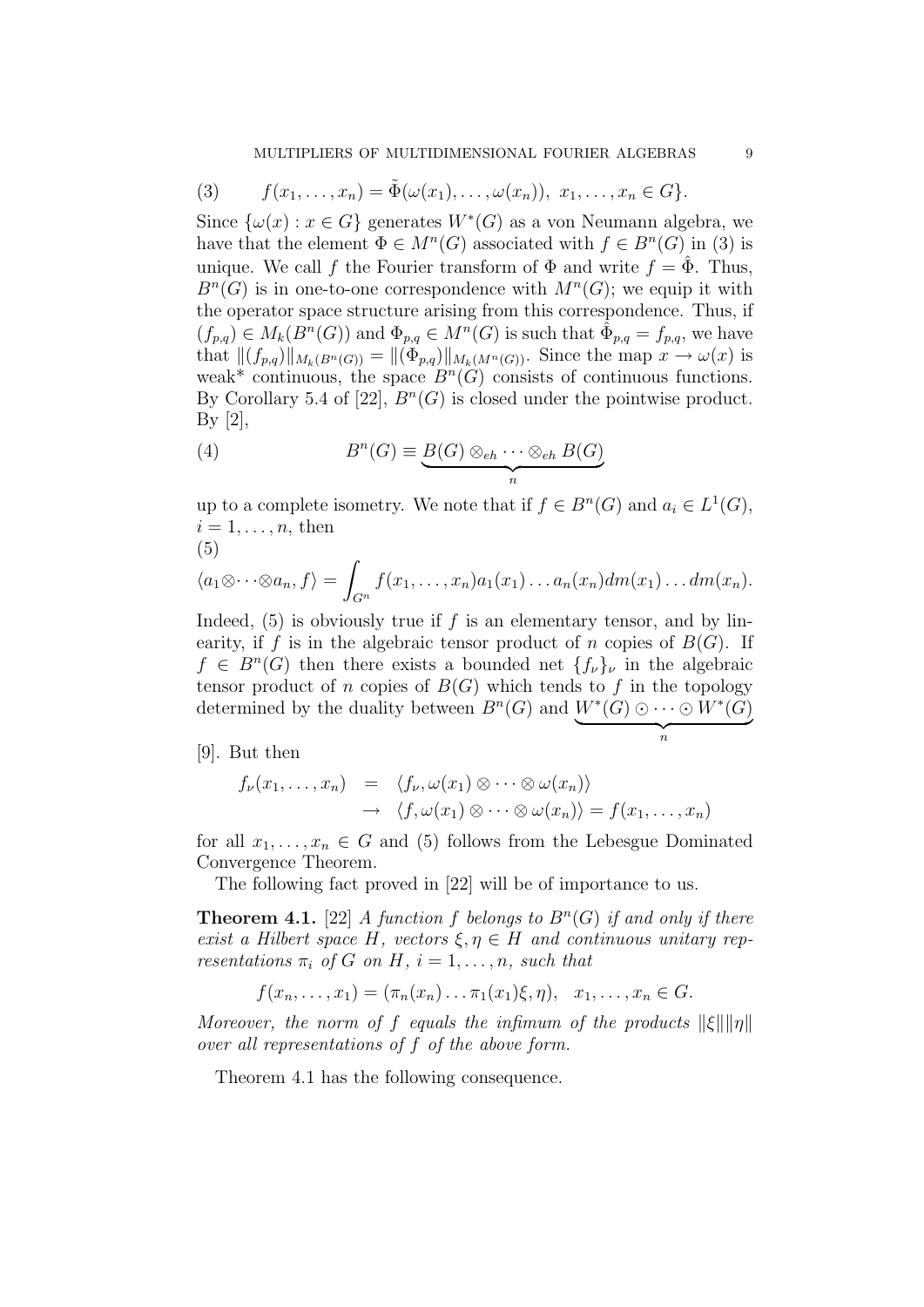## **Proposition 4.2.** The multiplication in  $B<sup>n</sup>(G)$  is completely contractive.

*Proof.* Let  $(f_{p,q}), (g_{p,q}) \in M_k(B^n(G))$  and  $\Phi_{p,q}$  (resp.  $\Psi_{p,q}$ ) be the *n*measure such that  $\hat{\Phi}_{p,q} = f_{p,q}$  (resp.  $\hat{\Psi}_{p,q} = g_{p,q}$ ). Let  $\Phi = (\Phi_{p,q})$ and  $\Psi = (\Psi_{p,q})$ ; then  $\Phi$  and  $\Psi$  can be viewed as completely bounded mappings from  $C^*(G)^n$  into  $M_k$ . Moreover,  $||(f_{p,q})||_{M_k(B^n(G))} = ||\Phi||_{cb}$ and  $||(g_{p,q})||_{M_k(B^n(G))} = ||\Psi||_{cb}.$ 

Let  $h_{p,q} = \sum_{r=1}^{k} f_{p,r} g_{r,q}$  and  $\Omega_{p,q}: C^{*}(G)^{n} \to M_{k}$  be the map given by

$$
\Omega_{p,q}(a_1,\ldots,a_n)=\sum_{r=1}^k \Phi_{p,r}(a_1,\ldots,a_n)\Psi_{r,q}(a_1,\ldots,a_n)
$$

(the product on the right hand side being that of  $M_k$ ). Then  $\tilde{\Omega}_{p,q}$  is given in the same way as  $\Omega_{p,q}$ , with  $\Phi_{p,r}$  and  $\Psi_{r,q}$  replaced by  $\tilde{\Phi}_{p,r}$  and  $\tilde{\Psi}_{r,q}$ , respectively. Moreover,  $\hat{\Omega}_{p,q} = h_{p,q}$ . It is clear that if  $\Omega = (\Omega_{p,q})$ then  $\|\Omega\|_{cb} \le \|\Phi\|_{cb} \|\Psi\|_{cb}$ . The claim follows.  $\diamondsuit$ 

We note that Theorem 4.1 implies that  $B^1(G)$  coincides with the Fourier-Stieltjes algebra  $B(G)$  of the group G introduced by Eymard [10].

Suppose that G is abelian and  $n = 2$ . In this case  $M^2(G)$  coincides with the set of all bimeasures on the character group  $\tilde{G}$  of G studied in [12], while  $B^2(G)$  coincides with the set of their Fourier transforms. Indeed, let  $\Phi \in M^2(G)$ . Since G is abelian,  $C^*(G)$  is canonically \*isomorphic to  $C_0(\hat{G})$ . Thus,  $\Phi$  can be considered as a bounded bilinear form on  $C_0(\hat{G}) \times C_0(\hat{G})$  (in other words, a *bimeasure* on  $\hat{G}$  in the sense of [12]). On the other hand, for any locally compact Hausdorff space X there exists a canonical injection  $\iota : \mathcal{L}^{\infty}(X) \to C_0(X)^{**}$  (where  $\mathcal{L}^{\infty}(X)$  is the algebra of all bounded Borel functions on X) given by  $\iota(f)(\mu) = \int_X f d\mu, \ \mu \in C_0(X)^*$ . Let  $\Phi_1 : \mathcal{L}^{\infty}(\hat{G}) \times \mathcal{L}^{\infty}(\hat{G}) \to \mathbb{C}$  be the extension of  $\Phi$  described in Corollary 1.3 of [12]. If  $x \in G$  let  $\check{x}$  be the character of  $\hat{G}$  corresponding to  $x^{-1}$ . It is straightforward to check that

(6) 
$$
t(\check{x}) = \omega(x).
$$

We next observe that

(7) 
$$
\tilde{\Phi}(\iota(f), \iota(g)) = \Phi_1(f, g), \quad f, g \in \mathcal{L}^{\infty}(\hat{G}).
$$

To this end, let  $\mu_1$  and  $\mu_2$  be probability measures associated with  $\Phi$ through Grothendieck's inequality and let  $\{f_\alpha\} \subseteq C_0(\hat{G})$  and  $\{g_\alpha\} \subseteq$  $C_0(\hat{G})$  be bounded nets such that  $f_\alpha \to \iota(f)$  and  $g_\alpha \to \iota(g)$  in the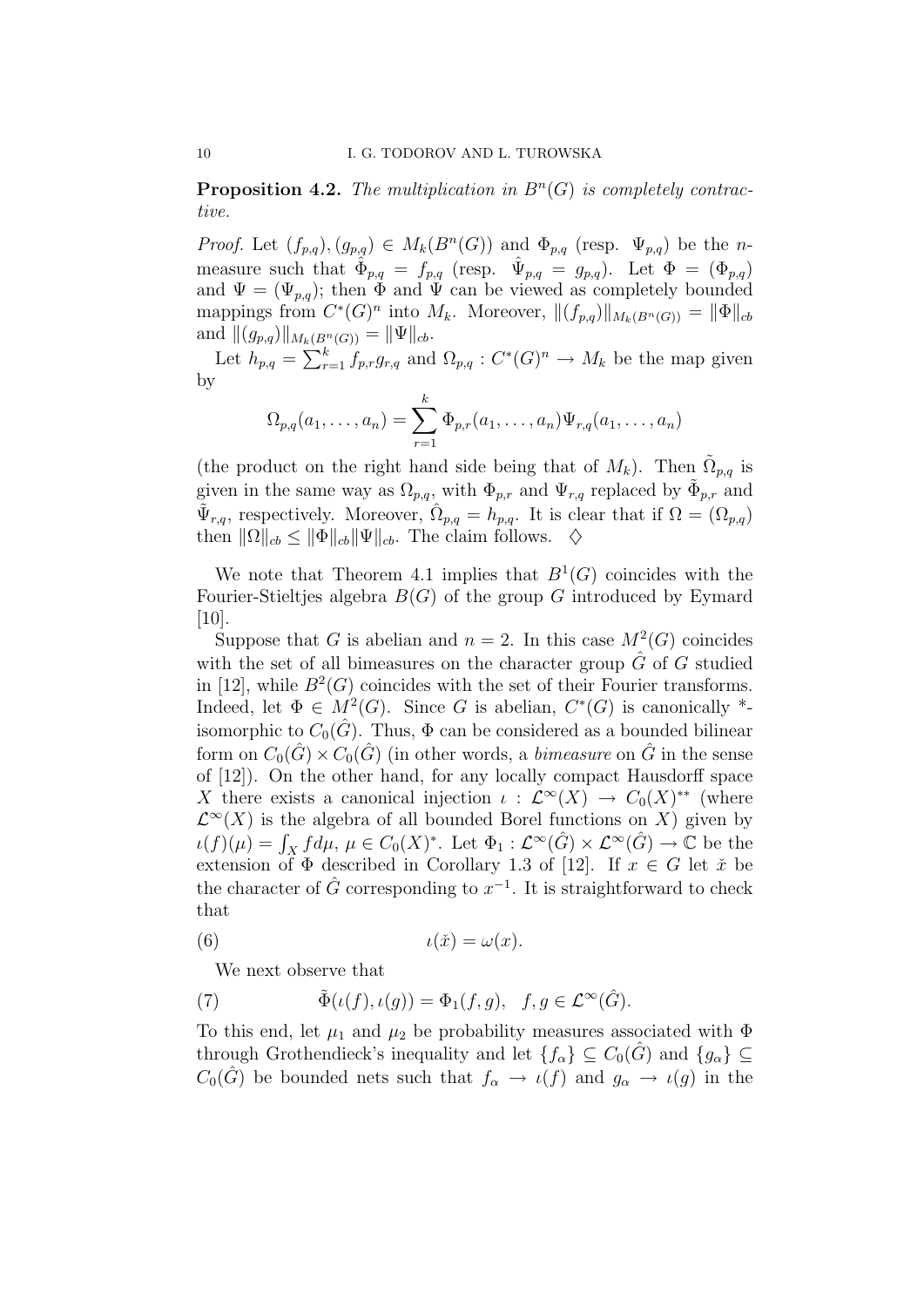weak\* topology of  $W^*(G)$ . Then  $f_\alpha \to f$  in  $L^2(\hat{G}, \mu_1)$  and  $g_\alpha \to g$ in  $L^2(\hat{G}, \mu_2)$ . By the definition of  $\Phi_1(f, g)$  (see [12]), we have that it is the limit of the net  $\{\Phi(f_{\alpha}, g_{\alpha})\}_{\alpha}$ . Identity (7) now follows by approximation.

Now note that (6) and (7) imply

$$
\Phi_1(\check{x}, \check{y}) = \tilde{\Phi}(\omega(x), \omega(y)), \quad x, y \in G.
$$

It follows from Definition 1.10 of [12] that  $B^2(G)$  coincides with the set of all Fourier transforms of bimeasures on  $\hat{G}$ .

# 5. MULTIPLIERS OF  $A<sup>n</sup>(G)$ : NON-ABELIAN GROUPS

In this section, we introduce the multidimensional Fourier algebra  $A<sup>n</sup>(G)$  of a locally compact group G. For each partition  $P$  of the set  ${n, \ldots, 1}$  into k subsets, we define a completely isometric embedding of  $A^k(G)$  into  $A^n(G)$ . Using these embeddings, we define the (completely bounded) multipliers of G relative to  $P$ . We characterise the completely bounded multipliers corresponding to the partition with  $k = 1$  in a number of ways, generalising results from [7] and [21].

Let

 $A^{n}(G) = \{f \in L^{\infty}(G^{n}) : \text{ there exists a normal c.b. multilinear map }\}$ 

$$
\Phi: \text{VN}(G)^n \to \mathbb{C} \text{ such that } f(x_n, \ldots, x_1) = \Phi(\lambda_{x_n}, \ldots, \lambda_{x_1})\}.
$$

Since  $\{\lambda_x : x \in G\}$  generates  $VN(G)$  as a von Neumann algebra, the element  $\Phi$  associated with  $f \in A^n(G)$  in the above definition is unique. As before, we call f the Fourier transform of  $\Phi$  and write  $f = \tilde{\Phi}$ . Set  $VN(G)^{\otimes_{\sigma h}^n} = VN(G) \otimes_{\sigma h} \cdots \otimes_{\sigma h} VN(G)$  $\overbrace{n}$ n . By [9],  $A<sup>n</sup>(G)$  can be

identified with the predual of the operator space  $VN(G)^{\otimes_{\sigma h}^n}$  (see [9]). Hence,  $A<sup>n</sup>(G)$  possesses a canonical operator space structure; up to a complete isometry,

$$
A^{n}(G) \equiv \underbrace{A(G) \otimes_{eh} \cdots \otimes_{eh} A(G)}_{n}.
$$

In particular,  $||f||_{A^n(G)}$  is by definition equal to the completely bounded norm of its associated map  $\Phi$ . Moreover, the elements  $f \in A^n(G)$  have the form

$$
f(x_n,\ldots,x_1)=\langle \lambda_{x_n}\otimes\cdots\otimes\lambda_{x_1},f\rangle,\ \ x_n,\ldots,x_1\in G.
$$

It follows from Corollary 5.7 of [6] that a function  $f \in L^{\infty}(G^n)$  belongs to  $A<sup>n</sup>(G)$  if and only if there exists an index set J, operators  $V_i \in$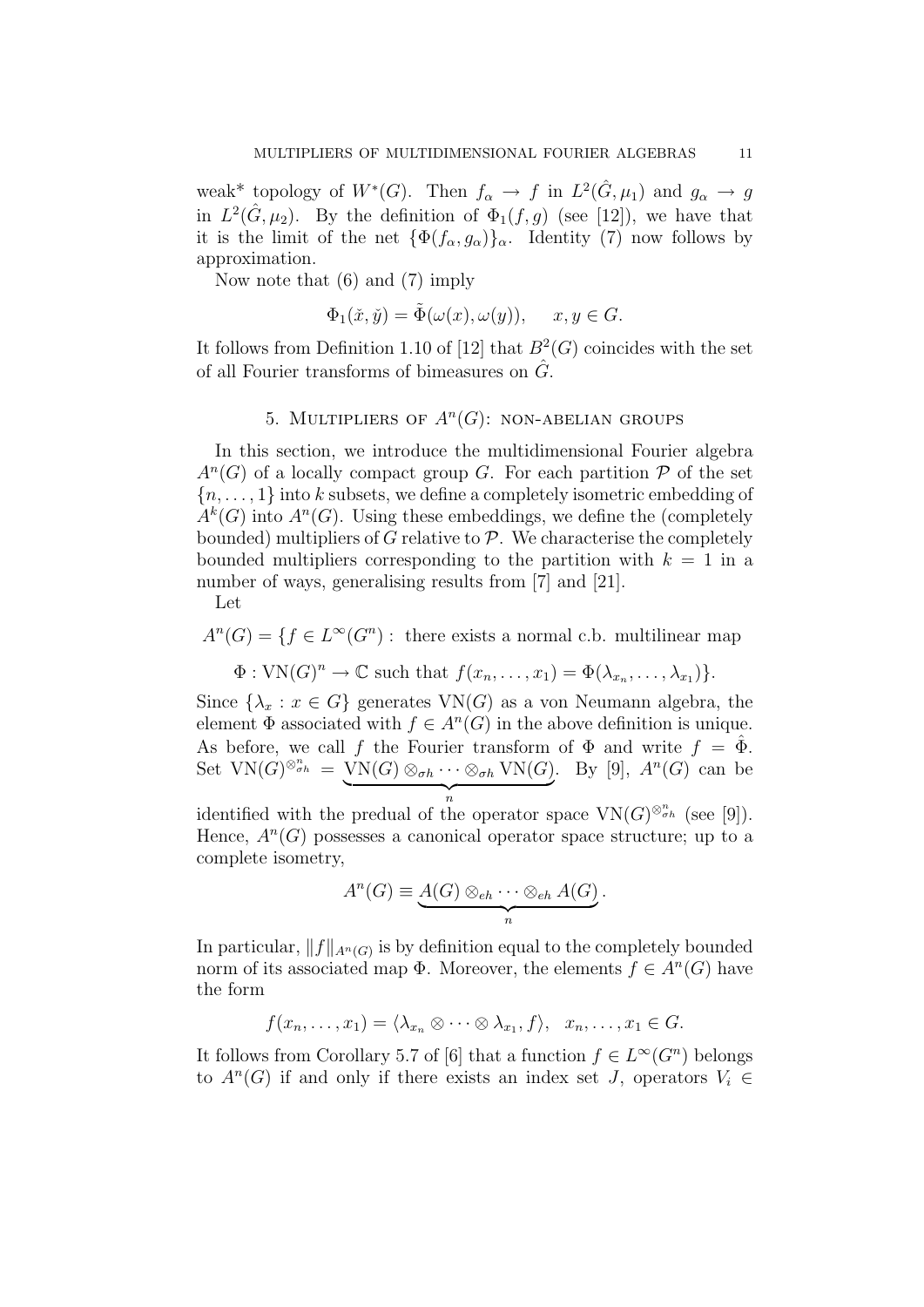$\mathcal{B}(L^2(G)^J), i = 1, \ldots, n-1$  and vectors  $\xi, \eta \in L^2(G)^J$  such that for all  $x_n, \ldots, x_1 \in G$  we have (8)

$$
f(x_n,\ldots,x_1)=((\lambda_{x_n}\otimes 1_J)V_{n-1}(\lambda_{x_{n-1}}\otimes 1_J)V_{n-2}\ldots(\lambda_{x_1}\otimes 1_J)\xi,\eta).
$$

Moreover,  $||f||_{A^n(G)}$  is equal to the infimum of  $||V_1|| \dots ||V_{n-1}|| ||\xi|| ||\eta||$ over all representations of the form (8) and this infimum is attained.

A fundamental fact proved by Eymard [10] is that  $A(G)$  is an ideal of  $B(G)$ . We now prove the multidimensional version of this result. In the case G is discrete, this was stated in [7] (p. 214).

**Theorem 5.1.**  $A^n(G)$  is a closed ideal of  $B^n(G)$ .

*Proof.* We only consider the case  $n = 2$ ; the general case can be treated similarly. Let  $f \in A^2(G)$ . Then  $f(x, y) = ((\lambda_x \otimes 1_J)V(\lambda_y \otimes 1_J)\xi, \eta)$ for some index set J, vectors  $\xi, \eta \in L^2(G)^J$  and a bounded operator  $V \in \mathcal{B}(L^2(G)^J)$ . Letting  $\pi$  be the ampliation of multiplicity J of the left regular representation of  $C^*(G)$  on  $L^2(G)^J$  and  $\Phi \in (C^*(G) \otimes_h C^*(G))^*$ be given by  $\Phi(a, b) = (\pi(a)V\pi(b)\xi, \eta)$  we see that  $f = \hat{\Phi}$  and hence  $f \in B^2(G)$ . Thus,  $A^2(G) \subseteq B^2(G)$ ; from the injectivity of the extended Haagerup tensor product it is clear that  $A^2(G)$  is closed.

Now let  $f \in A^2(G)$  be given as in the first paragraph and  $g \in B^2(G)$ . By Theorem 4.1,  $g(x, y) = (\pi(x)\rho(y)\xi', \eta')$  for some representations  $\pi, \rho: G \to H$  and vectors  $\xi', \eta' \in H$ . Thus,

$$
(fg)(x,y)=(((\lambda_x\otimes 1_J\otimes \pi(x)))(V\otimes 1_H)(\lambda_y\otimes 1_J\otimes \rho(y))(\xi\otimes \xi'),\eta\otimes \eta').
$$

By [4, Lemma 2.1], there exist unitary operators U and W and index sets J' and J" such that  $U(\lambda_x \otimes 1_y \otimes \pi(x))U^* = \lambda_x \otimes 1_{J'}$  and  $W(\lambda_y \otimes$  $1_J \otimes \rho(y)W^* = \lambda_y \otimes 1_{J''}$ . It follows that

$$
(fg)(x,y) = (((\lambda_x \otimes 1_{J'})T(\lambda_y \otimes 1_{J''})\xi_0, \eta_0),
$$

where  $T = U(V \otimes I_H)W^*$ ,  $\xi_0 = W(\xi \otimes \xi')$  and  $\eta_0 = U(\eta \otimes \eta')$ . This clearly implies that  $fg \in A^2(G)$ .  $\diamondsuit$ 

Suppose that  $1 \leq k \leq n$ . By a block  $(k, n)$ -partition we mean a partition of the ordered set  $\{n, n-1, \ldots, 1\}$  into k subsets of the form  $\{\{n, \ldots, n_{k-1}\}, \ldots, \{n_1-1, \ldots, 1\}\}\$  where  $n \geq n_{k-1} > \cdots > n_1 >$ 1. Suppose that  $P$  is the block  $(k, n)$ -partition associated with the sequence  $n \geq n_{k-1} > \cdots > n_1 > 1$  as above. We define a mapping  $\theta_{\mathcal{P}}$ :  $A^k(G) \to A^n(G)$  by letting  $(\theta_{\mathcal{P}}f)(x_n,\ldots,x_1) = f(y_k,\ldots,y_1)$  where  $y_i = x_{n_i-1} \dots x_{n_{i-1}}, i = 1, \dots, k$ , and we have set  $n_0 = 1, n_k = n + 1$ . It follows from (8) that  $\theta_{\mathcal{P}}$  maps  $A^k(G)$  into  $A^n(G)$ . We let  $\theta = \theta_{\mathcal{P}_0}$ where  $\mathcal{P}_0$  is the  $(1, n)$ -partition; thus,  $\theta$  maps  $A(G)$  into  $A^n(G)$ .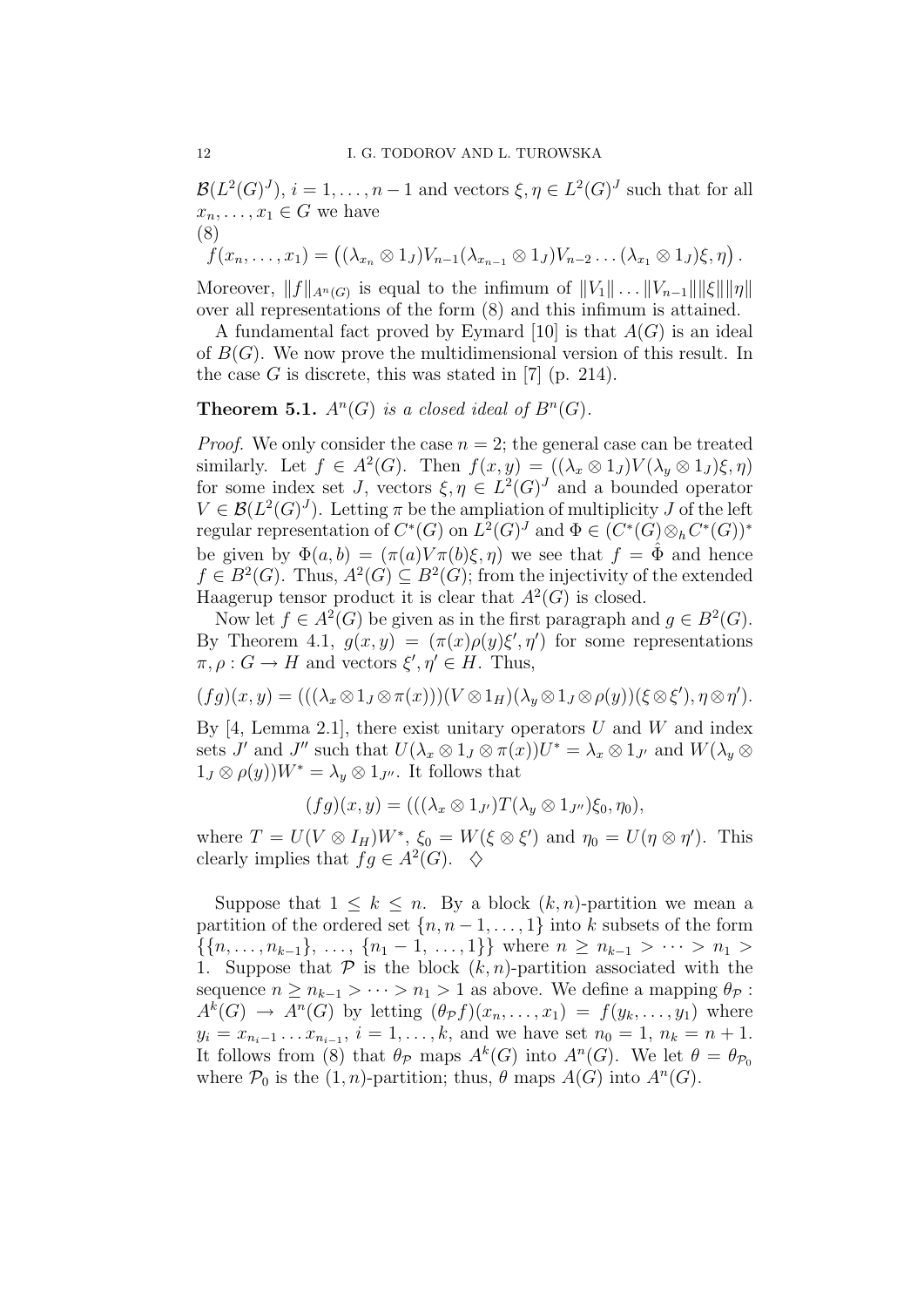If A and B are algebras and P is the  $(k, n)$ -partition associated with the sequence  $n \geq n_{k-1} > \cdots > n_1 > 1$ , we say that a map  $\Phi : \mathcal{A}^n \to \mathcal{B}$ is P-modular if

$$
\Phi(a_n, \ldots, a_i a, a_{i-1}, \ldots, a_1) = \Phi(a_n, \ldots, a_i, a a_{i-1}, \ldots, a_1)
$$

whenever  $a, a_1, \ldots, a_n \in A$  and  $i \notin \{1, n_1, \ldots, n_{k-1}\}.$ 

**Proposition 5.2.** For each block  $(k, n)$ -partition  $P$ , the map  $\theta_P$ :  $A^k(G) \to A^n(G)$  is a completely isometric homomorphism. Moreover,

$$
\operatorname{ran} \theta_{\mathcal{P}} = \{ \hat{\Psi} : \Psi : \operatorname{VN}(G)^n \to \mathbb{C} \text{ is } \mathcal{P}\text{-modular} \}.
$$

*Proof.* Suppose that P is associated with the sequence  $n \geq n_{k-1} >$  $\cdots > n_1 > 1$ . It is obvious that  $\theta_{\mathcal{P}}$  is linear and multiplicative. Suppose that  $(f_{p,q}) \in M_r(A^k(G))$  and let  $\Phi_{p,q}: VN(G)^k \to \mathbb{C}$  be such that  $\hat{\Phi}_{p,q} = f_{p,q}.$  Set  $\Phi = (\Phi_{p,q});$  then  $\Phi$  can be viewed as a completely bounded multilinear mapping from  $VN(G)^k$  into  $M_r$ . There exist an index set J and operators  $V_1, \ldots, V_{k-1} \in \mathcal{B}(L^2(G)^J), V_0: \mathbb{C}^r \to L^2(G)^J$ and  $V_k: L^2(G)^J \to \mathbb{C}^r$  such that

$$
\Phi(\lambda_{y_k},\ldots,\lambda_{y_1})=V_k(\lambda_{y_k}\otimes 1_J)V_{k-1}(\lambda_{y_{k-1}}\otimes 1_J)V_{k-2}\ldots V_1(\lambda_{y_1}\otimes 1_J)V_0
$$

and  $\|\Phi\|_{cb} = \prod_{i=0}^k ||V_i||$ . Let  $\Psi_{p,q} : VN(G)^n \to \mathbb{C}$  be such that  $\hat{\Psi}_{p,q} =$  $\theta_{\mathcal{P}}(f_{p,q}), 1 \leq p, q \leq r \text{ and } \Psi = (\Psi_{p,q}).$  Then

(9)  $\Psi(\lambda_{x_n}, \ldots, \lambda_{x_1}) = V_k(\lambda_{x_n \ldots x_{n_{k-1}}} \otimes 1_J) V_{k-1} \ldots (\lambda_{x_{n_1-1} \ldots x_1} \otimes 1_J) V_0.$ 

It follows that

$$
\|(\theta_{\mathcal{P}}(f_{p,q}))\|_{M_r(A^n(G))} \le \Pi_{i=0}^k \|V_i\| = \|(f_{p,q})\|_{M_r(A^k(G))},
$$

Thus,  $\theta_{\mathcal{P}}$  is completely contractive.

Suppose that for some  $f \in A^k(G)$  we have  $\theta_{\mathcal{P}}(f) = 0$ . This implies that  $f(x_n \ldots x_{n_{k-1}}, \ldots, x_{n_1-1} \ldots x_1) = 0$  for all  $x_i \in G$ ,  $i = 1, \ldots, n$ . Setting  $x_i = e$  whenever  $i \notin \{1, n_1, \ldots, n_{k-1}\},$  we see that  $f = 0$ . Thus,  $\theta_{\mathcal{P}}$  is injective.

Fix  $f = (f_{p,q}) \in M_r(A^k(G))$ . It is clear from (9) that the element  $\Psi = (\Psi_{p,q})$  for which  $\hat{\Psi}_{p,q} = \theta_{\mathcal{P}}(f_{p,q})$  is  $\mathcal{P}\text{-modular over VN}(G)$ . By Theorem 2.1,  $\langle \cdot, \cdot \rangle$ 

$$
\|\theta_{\mathcal{P}}^{(r)}(f)\|_{M_r(A^n(G))} = \inf \Pi_{i=0}^k \|V_i\|,
$$

where the infimum is taken over all operators  $V_i$  for which  $\Psi(\lambda_{x_n}, \ldots,$  $\lambda_{x_1}$ ) equals the right hand side of (9), for all  $x_1, \ldots, x_n \in G$ . Since  $\theta$  is injective, if  $(9)$  is a representation for  $\Psi$  then

$$
f(y_k,\ldots,y_1) = V_k(\lambda_{y_k} \otimes 1_J)V_{k-1}(\lambda_{y_{k-1}} \otimes 1_J)V_{k-2}\ldots(\lambda_{x_1} \otimes 1_J)V_0,
$$

for all  $y_1, \ldots, y_k \in G$ . It follows that  $||f||_{M_r(A^k(G))} \leq \prod_{i=0}^k ||V_i||$  and so  $||f||_{M_r(A^k(G))} \leq ||\theta_{\mathcal{P}}^{(r)}||$  $\mathcal{P}^{(r)}(f)$   $||_{M_r(A^n(G))}$ . Thus,  $\theta_{\mathcal{P}}$  is a complete isometry.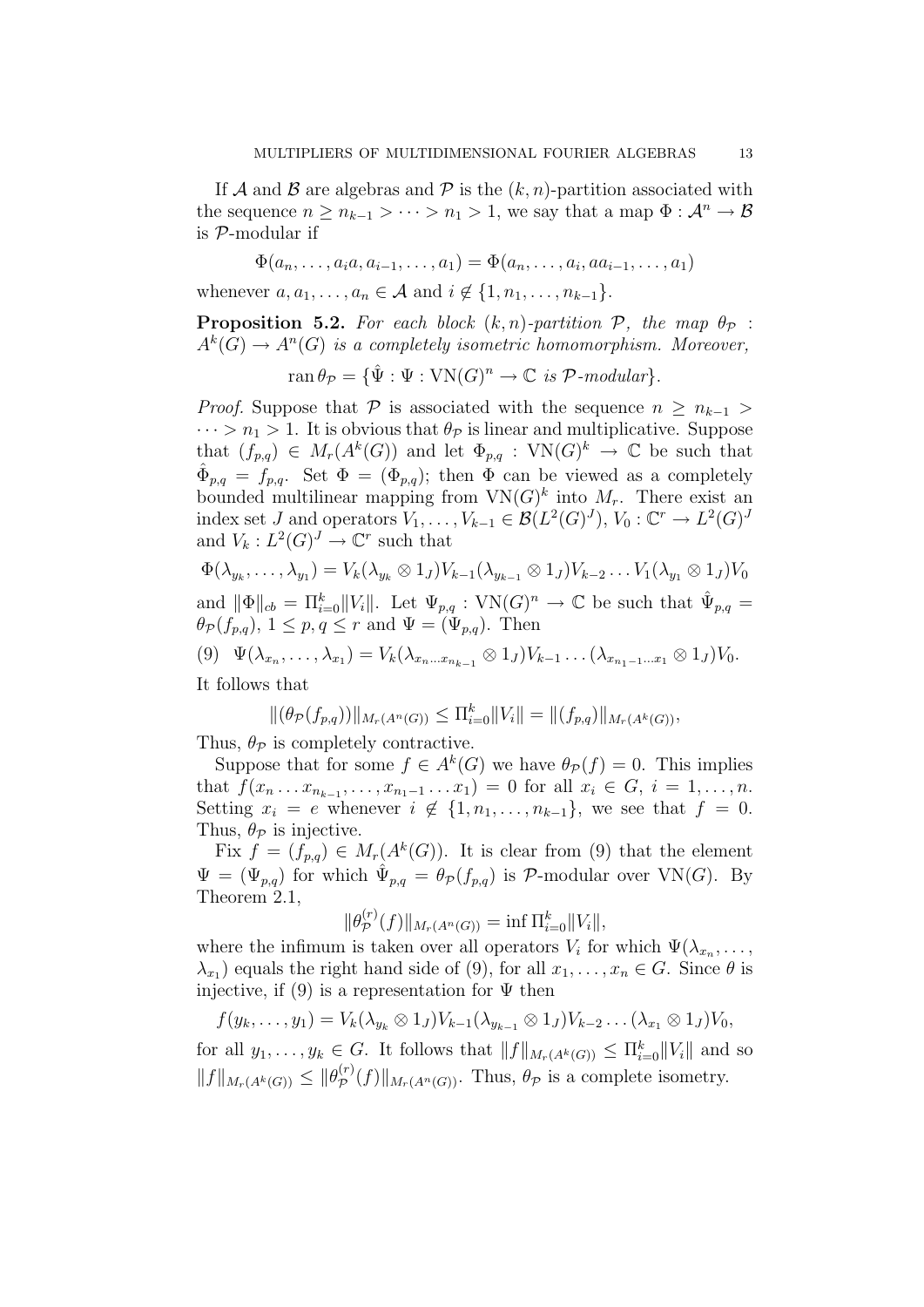Let  $\Psi : VN(G)^n \to \mathbb{C}$  be P-modular. It remains to show that  $\hat{\Psi} \in \operatorname{ran} \theta_{\mathcal{P}}$ . By Theorem 2.1, there exist an index set and operators  $V_1, \ldots, V_{k-1}$  and vectors  $\xi, \eta$  such that

$$
\Psi(a_n, \ldots, a_1) = ((a_n \ldots a_{n_k} \otimes 1_J)V_{k-1} \ldots V_1(a_{n_1-1} \ldots a_1 \otimes 1_J)\xi, \eta),
$$

 $a_1, \ldots, a_n \in \text{VN}(G)$ . Letting  $f \in A^k(G)$  be the function

$$
f(y_k,\ldots,y_1)=((\lambda_{y_k}\otimes 1_J)V_{k-1}\ldots V_1(\lambda_{y_1}\otimes 1_J)\xi,\eta),
$$

we see that  $\theta_{\mathcal{P}}(f) = \hat{\Psi}$ .  $\diamondsuit$ 

**Definition 5.3.** Let  $P$  be a block  $(k, n)$ -partition. We call a function  $\varphi \in L^{\infty}(G^n)$  a P-multiplier of  $A(G)$  if

$$
f \in A^k(G) \Rightarrow \varphi \theta_{\mathcal{P}}(f) \in A^n(G).
$$

We denote by  $M_{\mathcal{P}}A(G)$  the collection of all  $\mathcal{P}\text{-}multipliers$  of  $A(G)$ .

If  $\varphi \in M_{\mathcal{P}}A(G)$  and the map  $f \to \varphi \theta_{\mathcal{P}}(f)$  from  $A^k(G)$  into  $A^n(G)$ is completely bounded we call  $\varphi$  a completely bounded (or c.b.)  $\mathcal{P}$ multiplier of  $A(G)$ . We denote by  $M_{\mathcal{P}}^{cb}A(G)$  the collection of all c.b.  $\mathcal{P}\text{-}multipliers of A(G).$ 

If  $\mathcal P$  is the block  $(1,n)$ -partition we set  $M_nA(G) = M_{\mathcal P}A(G)$  and  $M_n^{cb}A(G) = M_{\mathcal{P}}^{cb}A(G).$ 

**Remarks (i)** If  $k = n = 1$  the above definition reduces to that of multipliers and completely bounded multipliers of  $A(G)$ .

(ii) An application of the Closed Graph Theorem shows that if  $\varphi \in$  $M_{\mathcal{P}}A(G)$  then the map  $f \to \varphi \theta_{\mathcal{P}}(f)$  from  $A^k(G)$  into  $A^n(G)$  is bounded.

**Proposition 5.4.** Let  $P$  be the block  $(k, n)$ -partition associated with the sequence  $n \geq n_{k-1} > \cdots > n_1 > 1$ . The following are equivalent:

(i)  $\varphi \in M_{\mathcal{P}}^{cb}A(G);$ 

(ii) The map

 $(\lambda_{x_n},\ldots,\lambda_{x_1})\to \varphi(x_n,\ldots,x_1)\lambda_{x_n\ldots x_{n_k}}\otimes \lambda_{x_{n_k-1}\ldots x_{n_{k-1}}}\otimes \cdots \otimes \lambda_{x_{n_1-1}\ldots x_1}$ 

extends to a c.b. normal map  $\Phi_{\varphi}: VN(G)^n \to VN(G)^{\otimes_{\sigma h}^k}$ .

*Proof.* Suppose that the map  $T_{\varphi}: A^k(G) \to A^n(G)$  given by  $f \to \varphi \theta(f)$ is completely bounded. Then its adjoint

$$
T^*_{\varphi}: \text{VN}(G)^{\otimes_{\sigma h}^n} \to \text{VN}(G)^{\otimes_{\sigma h}^k}
$$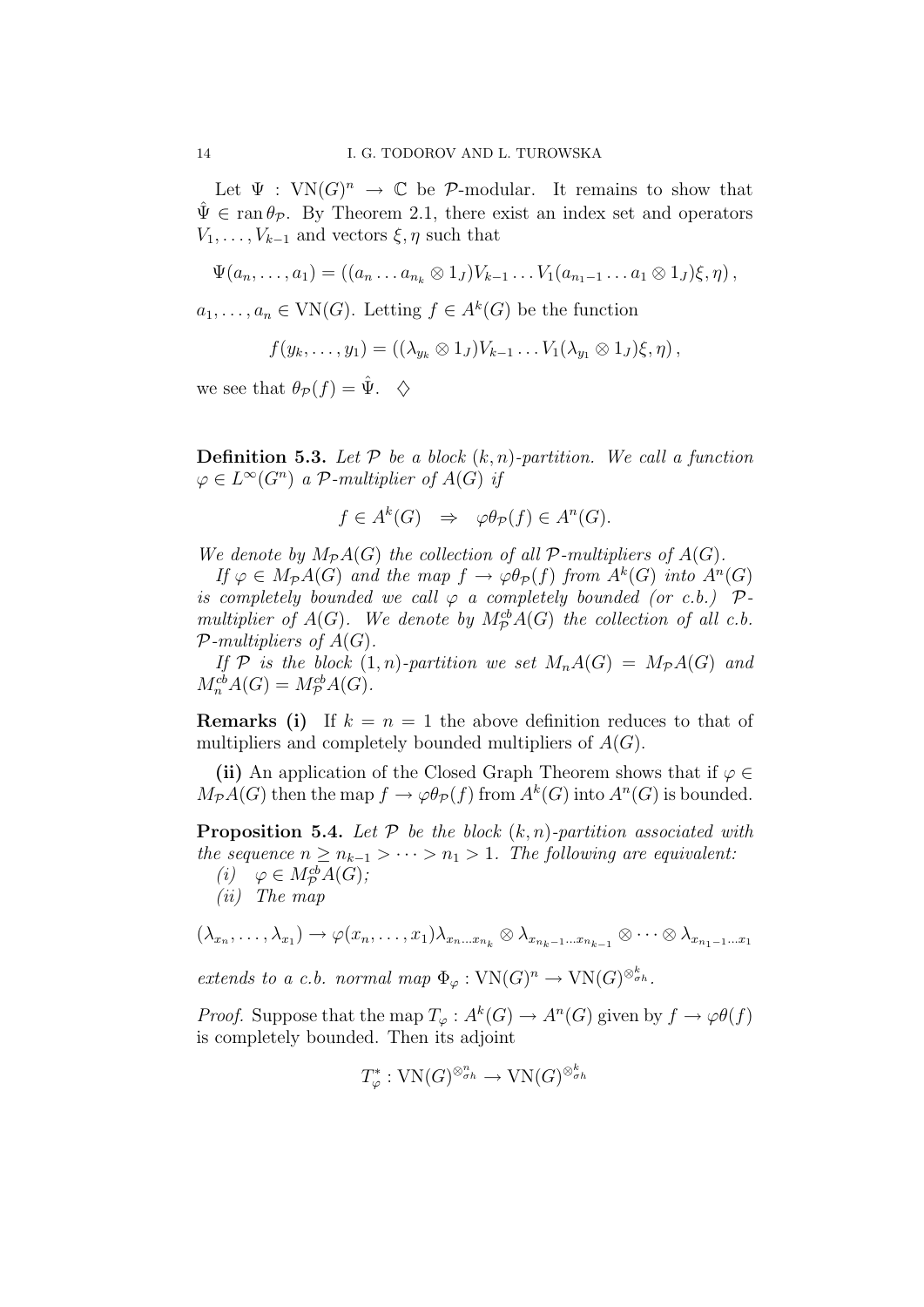is completely bounded. For  $x_1, \ldots, x_n \in G$  set  $y_k = x_n \ldots x_{n_k}, \ldots, y_1 =$  $x_{n_1-1} \ldots x_1$ . If  $f \in A(G)$  we have

$$
\langle T_{\varphi}^*(\lambda_{x_n} \otimes \cdots \otimes \lambda_{x_1}), f \rangle = \langle \lambda_{x_n} \otimes \cdots \otimes \lambda_{x_1}, T_{\varphi} f \rangle
$$
  
=  $\langle \lambda_{x_n} \otimes \cdots \otimes \lambda_{x_1}, \varphi \theta(f) \rangle = (\varphi \theta(f))(x_n, \ldots, x_1)$   
=  $\varphi(x_n, \ldots, x_1) f(y_k, \ldots, y_1) = \langle \varphi(x_n, \ldots, x_1) \lambda_{y_k} \otimes \cdots \otimes \lambda_{y_1}, f \rangle.$ 

Thus, the map  $\Phi_{\varphi}$  in (ii) can be taken to be  $T^*_{\varphi}$ . Conversely, if (ii) holds then the map  $\Phi_{\varphi}$  in (ii) has a completely bounded predual  $T_{\varphi}$ and the chain of equalities above implies (i).  $\diamondsuit$ 

The mapping  $\varphi \to \Phi_{\varphi}$  from Proposition 5.4 is an embedding of  $M_{\mathcal{P}}^{cb}A(G)$  into the space of all normal completely bounded maps from  $VN(G)^{\otimes_{\sigma h}^n}$  into  $VN(G)^{\otimes_{\sigma h}^k}$  and hence gives rise to an operator space structure on  $M^{cb}_{\mathcal{P}}A(G)$ . Namely, given a matrix

$$
\varphi = (\varphi_{p,q}) \in M_m(M_{\mathcal{P}}^{cb}A(G))
$$

we let  $\|\varphi\|_{M_m(M^{cb}_{\mathcal{P}}A(G))} = \|\Phi_{\varphi}\|_{cb}$ , where  $\Phi_{\varphi} \stackrel{def}{=} (\Phi_{\varphi_{p,q}})$  is the corresponding mapping from  $VN(G)^{\otimes_{\sigma h}^n}$  into  $M_m(VN(G)^{\otimes_{\sigma h}^k})$ .

In the next theorem, we relate the completely bounded  $P$ -multipliers to multidimensional Schur multipliers in the case where  $P$  is the  $(1, n)$ partition. It generalises Theorem 4.1 of [7], which concerns discrete groups, to arbitrary locally compact groups.

**Theorem 5.5.** Let  $\varphi \in L^{\infty}(G^n)$  and S be the space of all  $n + 1$ dimensional Schur multipliers with respect to the left Haar measure on G. The following are equivalent:

- (i)  $\varphi \in M_n^{cb}A(G);$
- (ii) The function  $\tilde{\varphi} \in L^{\infty}(G^{n+1})$  given by

$$
\tilde{\varphi}(x_1, \ldots, x_{n+1}) = \varphi(x_{n+1}^{-1} x_n, \ldots, x_2^{-1} x_1)
$$

belongs to S.

Moreover, if  $k \in \mathbb{N}$  and  $\varphi_{p,q} \in M_n^{cb}A(G)$ ,  $1 \leq p, q \leq k$ , then

$$
\|(\varphi_{p,q})\|_{M_k(M_n^{cb}A(G))} = \|(\tilde{\varphi}_{p,q})\|_{M_k(\mathcal{S})}.
$$

*Proof.* (i)  $\Rightarrow$  (ii) Let  $\varphi = (\varphi_{p,q}) \in M_k(M_n^{cb}A(G))$  with  $\|\varphi\|_{M_k(M_n^{cb}A(G))}$  $< 1, \ \Phi_{\varphi_{p,q}}$  be the c.b. normal map from Proposition 5.4, and  $\Phi_{\varphi} =$  $(\Phi_{\varphi_{p,q}})$ . By [6], there exist operators  $V_i \in \mathcal{B}(L^2(G)^{\infty}), i = 2, \ldots, n$ ,  $V_1 \in \mathcal{B}(L^2(G)^k, L^2(G)^\infty)$  and  $V_{n+1} \in \mathcal{B}(L^2(G)^\infty, L^2(G)^k)$  such that  $\prod_{i=1}^{n+1} ||V_i|| < 1$  and

$$
(\varphi_{p,q}(x_{n+1}^{-1}x_n,\ldots,x_2^{-1}x_1)\lambda_{x_{n+1}^{-1}}\lambda_{x_1})_{p,q}=
$$

$$
(10) \quad V_{n+1}(\lambda_{x_{n+1}^{-1}}\lambda_{x_n}\otimes 1)V_n(\lambda_{x_n^{-1}}\lambda_{x_{n-1}}\otimes 1)V_{n-1}\dots (\lambda_{x_2^{-1}}\lambda_{x_1}\otimes 1)V_1,
$$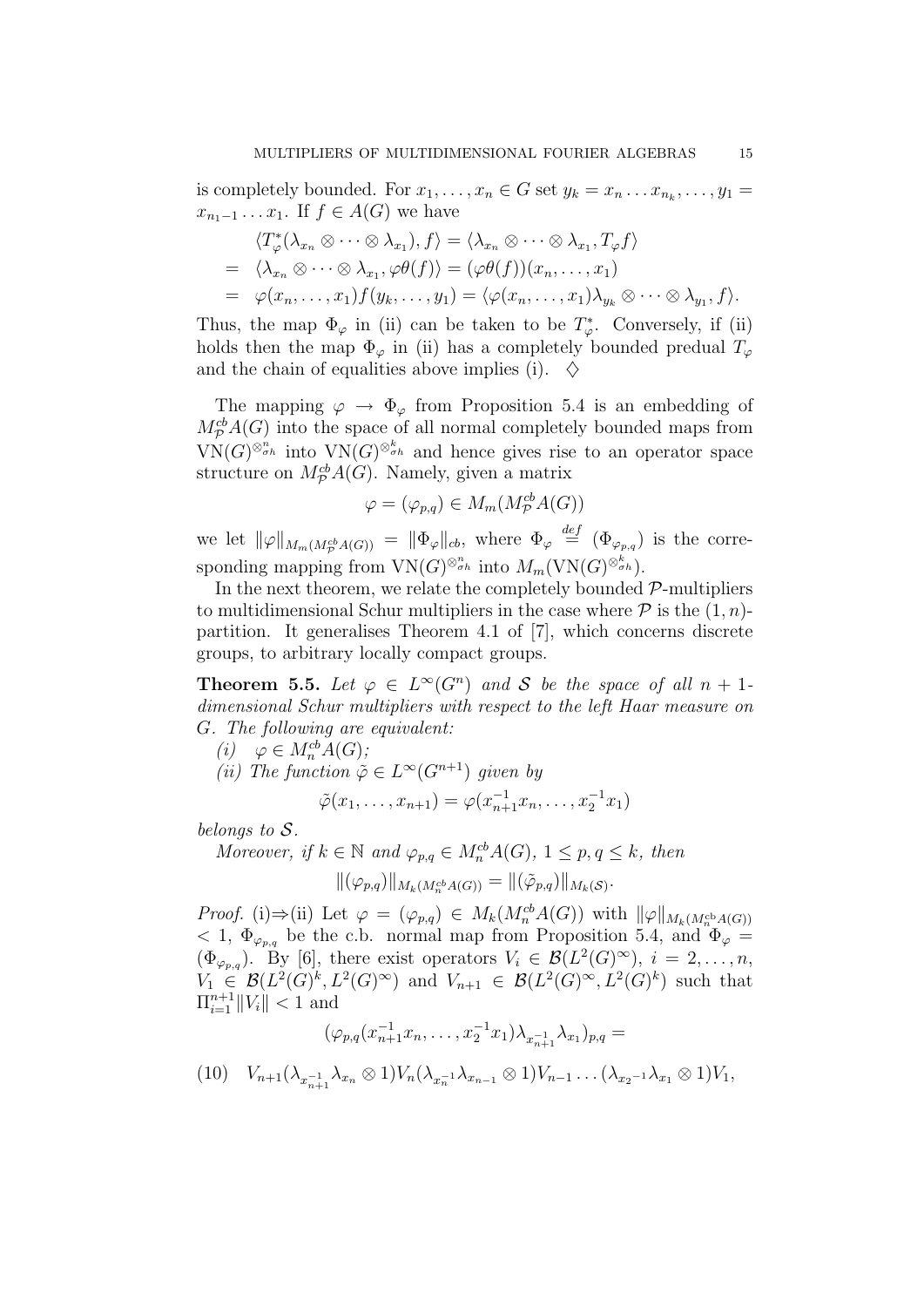where the ampliations are of infinite countable multiplicity. Let  $a_1$ :  $G \to \mathcal{B}(L^2(G)^k, L^2(G)^\infty)$  and  $a_{n+1}: G \to \mathcal{B}(L^2(G)^\infty, L^2(G)^k)$  be given as follows:

$$
a_1(x_1) = (\lambda_{x_1} \otimes 1) V_1(\lambda_{x_1^{-1}} \otimes 1_k), \ \ a_{n+1}(x_{n+1}) = (\lambda_{x_{n+1}} \otimes 1_k) V_{n+1}(\lambda_{x_{n+1}} \otimes 1).
$$

Let also  $a_i: G \to \mathcal{B}(L^2(G)^{\infty}), i = 2, \ldots, n$ , be given by

$$
a_i(x_i) = (\lambda_{x_i} \otimes 1) V_i(\lambda_{x_i^{-1}} \otimes 1), \quad x_i \in G.
$$

It follows from (10) that, for all  $x_1, \ldots, x_{n+1}$ , we have

$$
\varphi(x_{n+1}^{-1}x_n, \dots, x_2^{-1}x_1) \otimes 1_{L^2(G)}
$$
\n
$$
= (\varphi_{p,q}(x_{n+1}^{-1}x_n, \dots, x_2^{-1}x_1)1_{L^2(G)})_{p,q}
$$
\n
$$
= (\lambda_{x_{n+1}} \otimes 1_k)(\varphi_{p,q}(x_{n+1}^{-1}x_n, \dots, x_2^{-1}x_1)\lambda_{x_{n+1}^{-1}}\lambda_{x_1})_{p,q}(\lambda_{x_1^{-1}} \otimes 1_k)
$$
\n
$$
= a_{n+1}(x_{n+1})a_n(x_n) \dots a_1(x_1).
$$

Let  $\xi$  be a unit vector in  $L^2(G)$  and E be the projection onto the one dimensional subspace of  $L^2(G)$  generated by  $\xi$ . The last identity implies that  $\varphi(x_{n+1}^{-1}x_n,\ldots,x_2^{-1}x_1)=(Ea_{n+1}(x_{n+1}))a_n(x_n)\ldots a_2(x_2)(a_1(x_1)E),$ for all  $x_i \in G$ ,  $i = 1, ..., n + 1$ . It follows from Theorem 3.2 that  $\tilde{\varphi}_{p,q} \in \mathcal{S}$  and

$$
\|(\tilde{\varphi}_{p,q})\|_{\mathbf{m},k} \le \Pi_{i=1}^{n+1} \|V_i\| < 1.
$$

(ii)  $\Rightarrow$  (i) Let  $\varphi \in L^{\infty}(G^n)$  and suppose that  $\tilde{\varphi}$  is a Schur multiplier with respect to the left Haar measure. By Theorem 3.4 of [15], the function  $\psi \in L^{\infty}(G^{n+1})$  given by  $\psi(y_1, \ldots, y_{n+1}) = \tilde{\varphi}(y_1^{-1}, \ldots, y_{n+1}^{-1}),$  $y_1, \ldots, y_{n+1} \in G$ , is also a Schur multiplier with respect to the left Haar measure. Set  $y_i = x_i^{-1} x_{i+1}^{-1} \dots x_n^{-1} s, i = 1, \dots, n$ , and  $y_{n+1} = s$ . We have that

$$
\psi(y_1,\ldots,y_{n+1})=\varphi(y_{n+1}y_n^{-1},y_ny_{n-1}^{-1},\ldots,y_2y_1^{-1})=\varphi(x_n,x_{n-1},\ldots,x_1).
$$

By Theorem 3.4 of [15], there exist functions  $a_i : G \to M_\infty$ ,  $i =$  $2, \ldots, n, a_1 : G \to M_{\infty,1}$  and  $a_{n+1} : G \to M_{1,\infty}$  such that

$$
\psi(y_1,\ldots,y_{n+1})=a_{n+1}(y_{n+1})a_n(y_n)\ldots a_1(y_1),\quad y_1,\ldots,y_{n+1}\in G.
$$

For each  $i = 2, ..., n$ , let  $A_i \in \mathcal{B}(L^2(G) \otimes \ell^2)$  be the operator corresponding in a canonical way to  $a_i$ . Namely,  $A_i$  is given by  $(A_i\tilde{\xi})(s) =$  $a_i(s)\tilde{\xi}(s), s \in G$ , where we have identified  $L^2(G) \otimes \ell^2$  with the space  $L^2(G; \ell_2)$  of all square integrable  $\ell^2$ -valued functions on G. Similarly, let  $A_1 \in \mathcal{B}(L^2(G), L^2(G) \otimes \ell^2)$  and  $A_{n+1} \in \mathcal{B}(L^2(G) \otimes \ell^2, L^2(G))$  be the operators corresponding to  $a_1$  and  $a_{n+1}$ , respectively.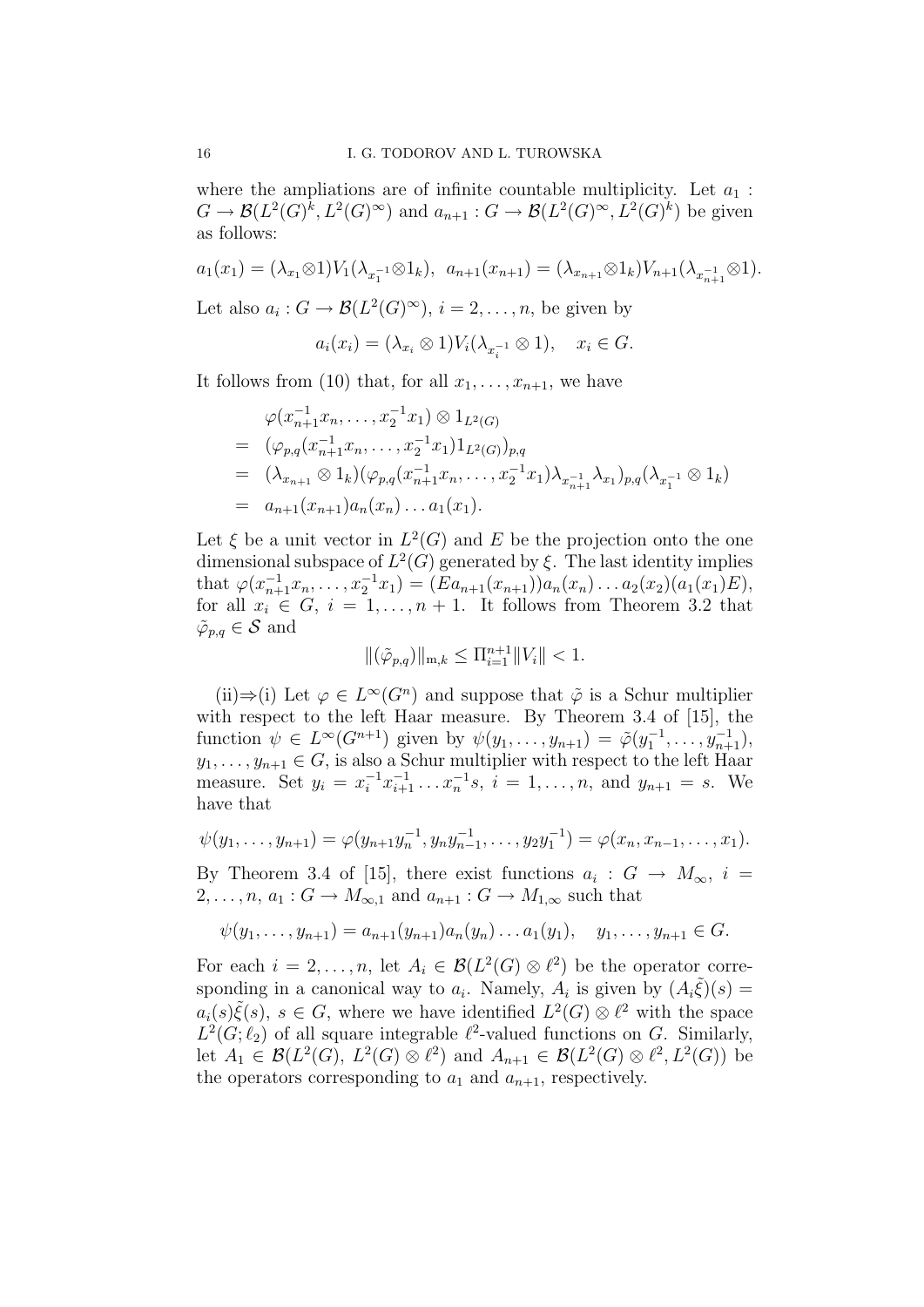Let  $f \in A(G)$ . Then there exist  $\xi, \eta \in L^2(G)$  such that

$$
\theta(f)(x_n,\ldots,x_1)=(\lambda_{x_n\ldots x_1}\xi,\eta)=\int_G\xi(x_1^{-1}\ldots x_n^{-1}s)\overline{\eta(s)}dm(s).
$$

We have

$$
\begin{split}\n&(\varphi\theta(f))(x_n,\ldots,x_1) \\
&= \varphi(x_n,\ldots,x_1)f(x_n\ldots x_1) \\
&= \int_G \varphi(x_n,\ldots,x_1)\xi(x_1^{-1}\ldots x_n^{-1}s)\overline{\eta(s)}dm(s) \\
&= \int_G \psi(x_1^{-1}\ldots x_n^{-1}s,\ldots,x_n^{-1}s,s)\xi(x_1^{-1}\ldots x_n^{-1}s)\overline{\eta(s)}dm(s) \\
&= \int_G a_{n+1}(s)a_n(x_n^{-1}s)\ldots a_1(x_1^{-1}\ldots x_n^{-1}s)\xi(x_1^{-1}\ldots x_n^{-1}s)\overline{\eta(s)}dm(s)\n\end{split}
$$

On the other hand,

$$
(A_{n+1}(\lambda_{x_n} \otimes 1)A_n \dots A_2(\lambda_{x_1} \otimes 1)A_1\xi, \eta)
$$
  
= 
$$
((\lambda_{x_n} \otimes 1)A_n \dots A_2(\lambda_{x_1} \otimes 1)A_1\xi, A_{n+1}^*\eta)
$$
  
= 
$$
\int_G (((\lambda_{x_n} \otimes 1)A_n \dots A_2(\lambda_{x_1} \otimes 1)A_1\xi)(s), (A_{n+1}^*\eta)(s))_{\ell_2} dm(s)
$$
  
= 
$$
\int_G a_{n+1}(s)((\lambda_{x_n} \otimes 1)A_n \dots A_2(\lambda_{x_1} \otimes 1)A_1\xi)(s)\overline{\eta(s)}dm(s)
$$
  
= 
$$
\int_G a_{n+1}(s)(A_n \dots A_2(\lambda_{x_1} \otimes 1)A_1\xi)(x_n^{-1}s)\overline{\eta(s)}dm(s)
$$
  
= 
$$
\int_G a_{n+1}(s)a_n(x_n^{-1}s)(\lambda_{x_{n-1}} \otimes 1) \dots A_2(\lambda_{x_1} \otimes 1)A_1\xi)(x_n^{-1}s)\overline{\eta(s)}dm(s)
$$
  
= 
$$
\int_G a_{n+1}(s)a_n(x_n^{-1}s) \dots a_1(x_1^{-1} \dots x_n^{-1}s)\xi(x_1^{-1} \dots x_n^{-1}s)\overline{\eta(s)}dm(s).
$$

It follows that

$$
(11) \quad (\varphi\theta(f))(x_n,\ldots,x_1)=(A_{n+1}(\lambda_{x_n}\otimes 1)A_n\ldots A_2(\lambda_{x_1}\otimes 1)A_1\xi,\eta)
$$

and hence  $\varphi\theta(f) \in A^n(G)$ . Thus,  $\varphi \in M_nA(G)$  and, by Remark (ii) after Definition 5.3, the map  $f \to \varphi \theta(f)$  is bounded. Equation (11) implies that if  $\Phi_{\varphi}$  is its adjoint then (12)

$$
\Phi_{\varphi}(\lambda_{x_n} \otimes \cdots \otimes \lambda_{x_1}) = A_{n+1}(\lambda_{x_n} \otimes 1) \dots (\lambda_{x_1} \otimes 1) A_1, \quad x_1, \dots, x_n \in G.
$$

Thus,  $\Phi_{\varphi}$  is completely bounded, and hence  $\varphi \in M_n^{cb}A(G)$ .

Now suppose that  $\varphi = (\varphi_{p,q}) \in M_k(L^{\infty}(G^n))$  and that  $\|(\tilde{\varphi}_{p,q})\|_{m,k}$ 1. Let  $\psi_{p,q}$  be the map corresponding to  $\varphi_{p,q}$  as specified in the case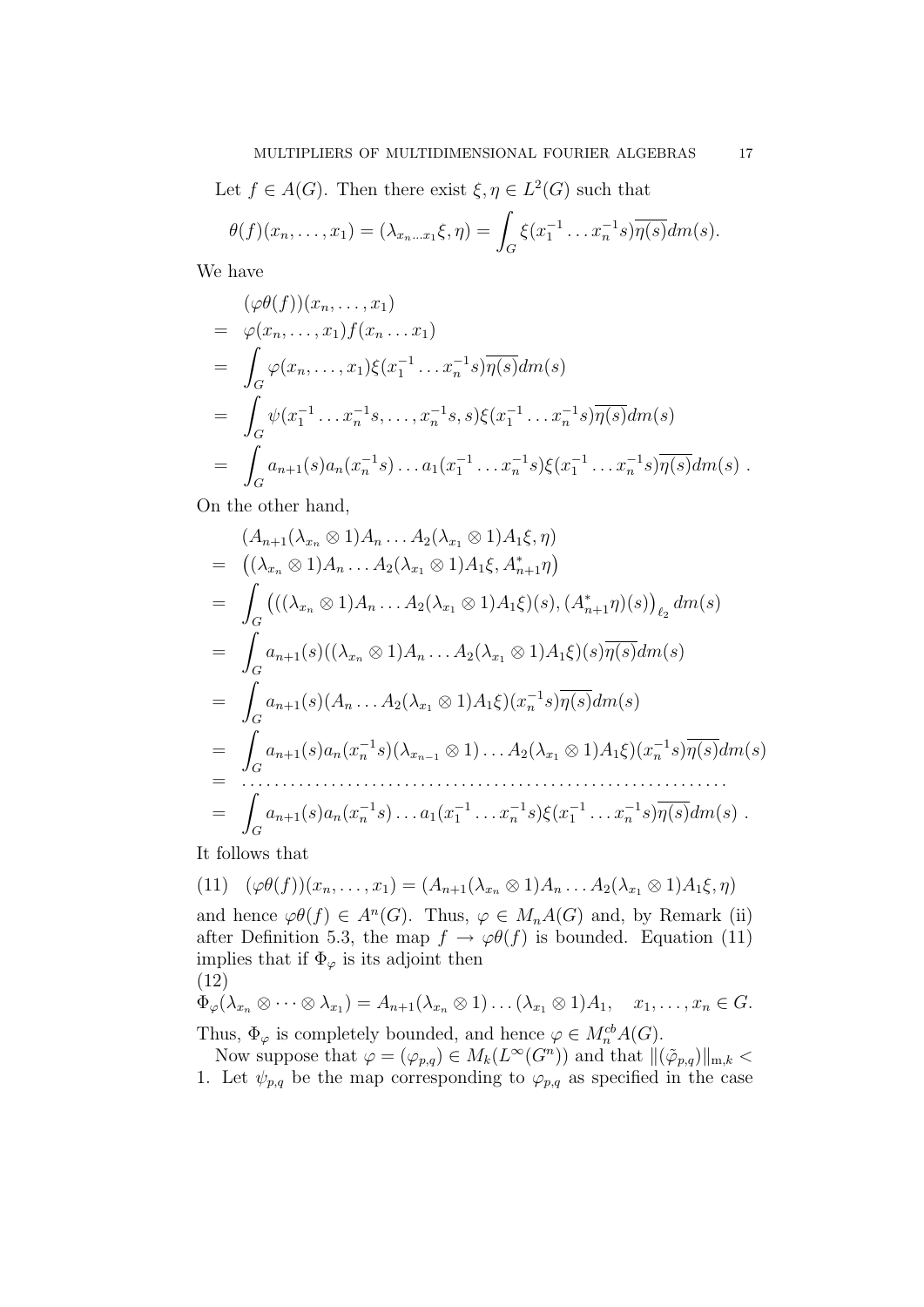$k = 1$  above and  $\psi = (\psi_{p,q})$ . Theorem 3.2 implies that  $\|\psi\|_{m,k} =$  $\|\tilde{\varphi}\|_{m,k} < 1$ . Thus, in the notation of Theorem 3.2,  $\|\tilde{S}_{\psi}\|_{k} < 1$ , where  $\tilde{S}_{\psi} = (\tilde{S}_{\psi_{p,q}})_{p,q}$  is the canonical normal completely bounded multilinear map from  $\mathcal{B}(L^2(G)) \times \cdots \times \mathcal{B}(L^2(G))$  into  $M_k(\mathcal{B}(L^2(G)))$ . By Theorem 3.2, we can write  $\psi(y_1, \ldots, y_{n+1}) = a_{n+1}(y_{n+1}) \ldots a_1(y_1)$ , where  $a_i: G \to M_\infty$ ,  $i = 2, \ldots, n$ ,  $a_1: G \to M_{\infty,k}$  and  $a_{n+1}: G \to M_{k,\infty}$ are functions such that  $\operatorname{esssup}_{y_1,\dots,y_{n+1}\in G} \Pi_{i=1}^{n+1} ||a_i(y_i)|| < 1$ . As before, let  $A_i \in \mathcal{B}(L^2(G)^\infty)$ ,  $i = 2, \ldots, n$ ,  $A_1 \in \mathcal{B}(L^2(G)^k, L^2(G)^\infty)$  and  $A_{n+1} \in \mathcal{B}(L^2(G)^\infty, L^2(G)^k)$  be the operators corresponding to the  $a_i$ 's in the canonical way. Let  $A_{n+1}^p$  (resp.  $A_1^q$  $_1^q$ ) be the pth row (resp. the qth column) of  $A_{n+1}$  (resp.  $A_1$ ). By (12),  $\Phi_{\varphi_{p,q}}(\lambda_{x_n} \otimes \cdots \otimes \lambda_{x_1}) =$  $A^p_{n+1}(\lambda_{x_n}\otimes 1)A_n\ldots A_2(\lambda_{x_1}\otimes 1)A_1^q$  $_1^q$ , for all  $x_1, \ldots, x_n \in G$ . It follows that if  $\Phi_{\varphi} = (\Phi_{\varphi_{p,q}})$  then (12) holds in the case under consideration as well. Since  $\prod_{i=1}^{n+1} ||A_i|| < 1$ , we conclude that  $||\Phi_{\varphi}||_{cb} < 1$  or, equivalently,  $\|\varphi\|_{M_k(M_n^{cb}A(G))} < 1. \quad \diamondsuit$ 

**Corollary 5.6.** We have that  $B<sup>n</sup>(G) \subset M<sub>n</sub><sup>cb</sup>A(G)$ . Moreover, the inclusion map is a complete contraction.

Proof. The inclusion follows from Theorem 4.1, Theorem 5.5 and Theorem 3.4 of [15].

Let  $\varphi = (\varphi_{p,q}) \in M_k(B^n(G)), ||\varphi||_{M_k(B^n(G))} < 1$  and  $\Phi: C^*(G)^n \to$  $M_k$  be the completely bounded mapping associated with  $\varphi$ . By Theorem 5.2 of [6], there exist Hilbert spaces  $H_1, \ldots, H_n$ , representations  $\pi_i: C^*(G) \to \mathcal{B}(H_i)$  and operators  $V_1 \in \mathcal{B}(H, \mathbb{C}^k)$ ,  $V_{n+1} \in \mathcal{B}(\mathbb{C}^k, H)$ and  $V_i \in \mathcal{B}(H)$ ,  $i = 2, \ldots, n$ , such that

$$
\Phi(a_1, \ldots, a_n) = V_1 \pi_1(a_1) V_2 \ldots V_n \pi_n(a_n) V_{n+1}
$$

and  $\prod_{i=1}^{n+1} ||V_i|| < 1$ . Let  $\tilde{\pi}_i : W^*(G) \to \mathcal{B}(H)$  be the canonical normal extension of  $\pi_i$ ,  $i = 1, \ldots, n$ . Since the extension  $\tilde{\Phi}$  of  $\Phi$  to a normal completely bounded map from  $W^*(G)^n$  into  $M_k$  is unique, we have that

$$
\tilde{\Phi}(b_1, ..., b_n) = V_1 \tilde{\pi}_1(b_1) V_2 ... V_n \tilde{\pi}_n(b_n) V_{n+1}, \quad b_1, ..., b_n \in W^*(G).
$$

Let  $a_1(y_1) = \tilde{\pi}_n(\omega(y_1))V_{n+1}, a_2(y_2) = \tilde{\pi}_{n-1}(\omega(y_2))V_n\tilde{\pi}_n(\omega(y_2^{-1})), \ldots,$  $a_{n+1} (y_{n+1}) = V_1 \tilde{\pi}_1(\omega(y_{n+1}^{-1}))$ . Then

$$
\tilde{\varphi}(y_1,\ldots,y_{n+1}) = \tilde{\Phi}(\omega(y_{n+1}^{-1})\omega(y_n),\ldots,\omega(y_2^{-1})\omega(y_1)) \n= a_{n+1}(y_{n+1})\ldots a_1(y_1)
$$

and  $\operatorname{esssup}_{y_1,...,y_{n+1}\in G} \Pi_{i=1}^{n+1} ||a_i(y_i)|| < 1$ . Theorems 3.2 and 5.5 imply that the norm of  $\varphi$  as an element of  $M_k(M_n^{cb}A^n(G))$  is less than one. Thus, the inclusion  $B<sup>n</sup>(G) \subset M_n^{cb}A(G)$  is a complete contraction.  $\diamondsuit$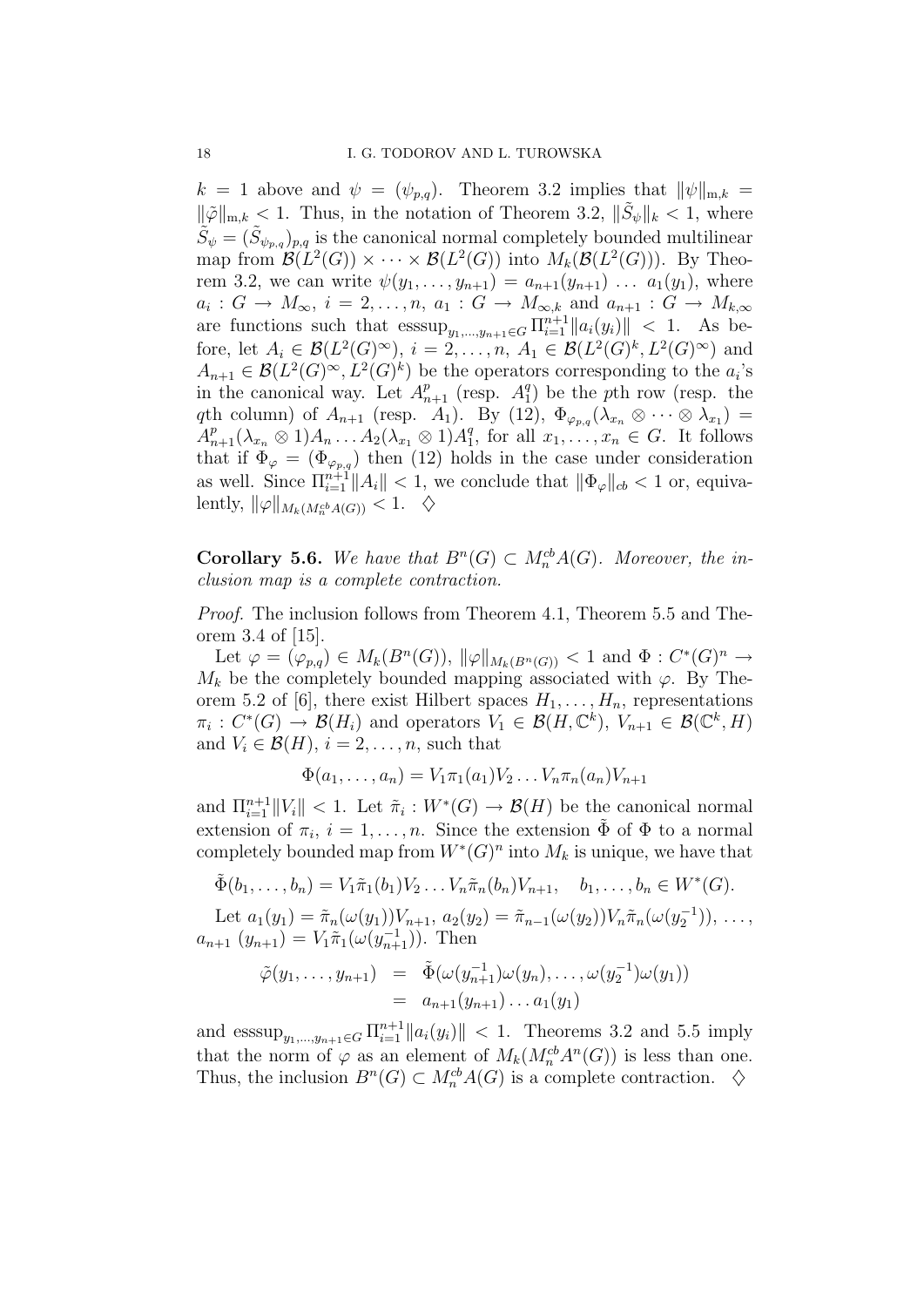We recall that  $C_r^*(G)$  is the reduced  $C^*$ -algebra of G. We write  $C_r^*(G)^{\otimes_h^n}$  for  $C_r^*(G) \otimes_h \ldots \otimes_h C_r^*(G)$  $\overbrace{n}$ n Let  $B_r(G) = C_r^*(G)^*$  and  $B_r^n(G)$ 

 $=(C_r^*(G)^{\otimes^n_h})^*$ . It is standard to identify the elements of  $B_r(G)$  with functions from  $B(G)$  in such a way that the duality between  $B_r(G)$  and  $C_r^*(G)$  is given by  $\langle b, \lambda(f) \rangle = \int f(x)b(x)dm(x), f \in L^1(G)$ . We equip  $B_r(G)$  and  $B_r^n(G)$  with the canonical operator space structure as dual operator spaces. Let  $M$  be the completely contractive mapping from  $C_r^*(G)^{\otimes^n_h}$  to  $C_r^*(G)$  which maps  $\lambda(f_1)\otimes\ldots\otimes\lambda(f_n)$  (for  $f_1,\ldots,f_n\in$  $L^1(G)$  to  $\lambda(f)$ , where

$$
f(x) = \int_{G^n} f_1(x_1) f_2(x_1^{-1} x_2) \dots f_n(x_{n-1}^{-1} x) dm(x_1) \dots dm(x_{n-1}).
$$

It is easy to check that the adjoint mapping  $M^*$  maps  $f \in B_r(G)$ to  $\theta(f) \in B_r^n(G)$  (here  $\theta(f)(x_1,\ldots,x_n) = f(x_1 \ldots x_n)$ ). We define  $M_n^{\text{cb}}B_r(G)$  to be the space of all  $\varphi \in L^{\infty}(G^n)$  such that the mapping  $T_{\varphi}: f \mapsto \varphi\theta(f)$  is completely bounded as a map from  $B_r(G)$  to  $B_r^n(G)$ . We note that this map is normal. In fact, if  $f_1, \ldots, f_n \in L^1(G)$  then

$$
\langle \varphi \theta(f), \lambda(f_1) \otimes \ldots \otimes \lambda(f_n) \rangle
$$
  
= 
$$
\int_{G^n} \varphi(x_1, \ldots, x_n) f(x_1 \ldots x_n) f_1(x_1) \ldots f_n(x_n) dm(x_1) \ldots dm(x_n)
$$
  
= 
$$
\langle f, \lambda(g) \rangle,
$$

where  $q(x)$  equals

$$
\int f_1(x_1)f_2(x_1^{-1}x_2)\ldots f_n(x_{n-1}^{-1}x)\varphi(x_1,x_1^{-1}x_2,\ldots,x_{n-1}^{-1}x)dm(x_1)\ldots dm(x_{n-1});
$$

it is easy to see that  $g \in L^1(G)$ . Therefore  $T_{\varphi}$  has a predual  $M_{\varphi}$  which is given by  $\lambda(f_1) \otimes \ldots \otimes \lambda(f_n) \mapsto \lambda(g)$ . If  $\varphi \in M_n^{cb}B_r(G)$  then  $M_{\varphi}$  is completely bounded and  $\|\varphi\|_{M_n^{cb}B_r(G)} = \|M_\varphi\|_{cb}$ . From the definition of the operator space structure of  $B_r(G)$ , we have that if  $(\varphi_{p,q}) \in$  $M_k(M_{cb}^n B_r(G))$  then  $\|(\varphi_{p,q})\| = \|M_{\varphi}\|_{cb}$ , where  $M_{\varphi} = (M_{\varphi_{p,q}})$  is the corresponding mapping from  $C^*_r(G)^{\otimes^n_h}$  to  $M_k(C^*_r(G))$ .

The following theorem supplements Theorem 5.5 and provides a multidimensional version of Proposition 4.1 of [21].

**Theorem 5.7.** Let  $\varphi \in M_k(L^{\infty}(G^n))$ . Then the following are equivalent

$$
(i) \quad \varphi \in b_1(M_k(M_n^{cb}A(G))),
$$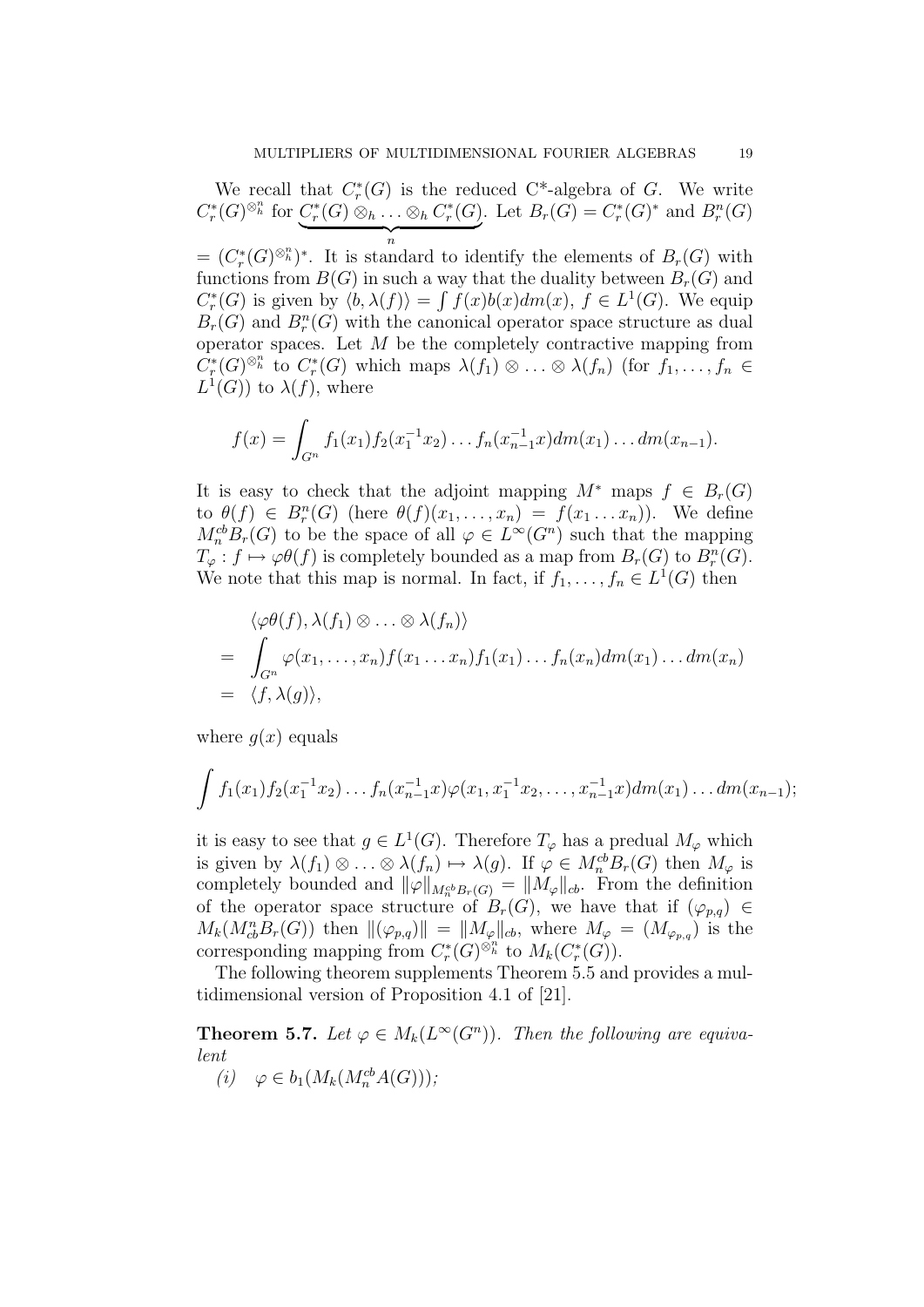(ii) the multilinear mapping  $M_{\varphi} : (\lambda(f_1), \ldots, \lambda(f_n)) \mapsto (\lambda(f_{ij})),$ where  $f_1, \ldots, f_n \in L^1(G)$  and  $f_{ij}(x)$  equals

$$
\int f_1(x_1)f_2(x_1^{-1}x_2)\ldots f_n(x_{n-1}^{-1}x)\varphi_{ij}(x_1,x_1^{-1}x_2,\ldots,x_{n-1}^{-1}x)dm(x_1)\ldots dm(x_{n-1})
$$

extends to a complete contraction from  $C^*_r(G)^{\otimes^n_h}$  into  $M_k(C^*_r(G))$ ; (iii)  $\varphi \in b_1(M_k(M_n^{cb}B_r(G))).$ 

*Proof.* For the sake of technical simplicity we assume that  $n = 2$ ; the general case can be treated similarly.

(i)⇒(ii) Let  $\varphi = (\varphi_{p,q}) \in b_1(M_k(M_2^{cb}A(G)))$ . By Proposition 5.4, there exist operators  $V_0 \in \mathcal{B}(L^2(G)^k, L^2(G)^\infty)$ ,  $V_1 \in \mathcal{B}(L^2(G)^\infty)$  and  $V_2 \in \mathcal{B}(L^2(G)^\infty, L^2(G)^k)$  such that  $||V_0|| ||V_1|| ||V_2|| \leq 1$  and

(13) 
$$
\varphi(x_2, x_1) \lambda_{x_2 x_1} = V_2(\lambda_{x_2} \otimes 1) V_1(\lambda_{x_1} \otimes 1) V_0.
$$

Let  $f_1 = (f_1^{p,q})$  $f_1^{p,q}$ )  $\in M_{k,r}(C_r^*(G))$  and  $f_2 = (f_2^{p,q})$  $L_2^{p,q}$   $\in M_{r,k}(C_r^*(G)).$  We denote by  $\lambda(f_1) \odot \lambda(f_2) \in M_k(C_r^*(G) \otimes_h C_r^*(G))$  a  $k \times k$ -matrix whose  $(p, q)$  entry equals  $\sum_{s=1}^{r} \lambda(f_{p,s}^1) \otimes \lambda(f_{s,q}^2)$ . If  $f_{p,q}^l \in L^1(G)$ ,  $l = 1, 2$ , then

$$
M_{\varphi}^{(k)}(\lambda(f_1) \odot \lambda(f_2))
$$
\n
$$
= \left( \sum_{s=1}^{r} \int f_{p,s}^{1}(x_1) f_{s,q}^{2}(x_1^{-1}x_2) \varphi(x_1, x_1^{-1}x_2) \lambda(x_2) dm(x_1) dm(x_2) \right)_{p,q}
$$
\n
$$
= \left( \sum_{s=1}^{r} \int f_{p,s}^{1}(x_1) f_{s,q}^{2}(x_2) \varphi(x_1, x_2) \lambda(x_1x_2) dm(x_1) dm(x_2) \right)_{p,q}
$$
\n
$$
= \left( \int \sum_{s=1}^{r} f_{p,s}^{1}(x_1) f_{s,q}^{2}(x_2) V_2(\lambda_{x_1} \otimes 1) V_1(\lambda_{x_2} \otimes 1) V_0 dm(x_1) dm(x_2) \right)_{p,q}
$$
\n
$$
= \left( \sum_{s=1}^{r} V_2((\int f_{p,s}^{1}(x_1) \lambda_{x_1} dm(x_1)) \otimes 1) V_1((\int f_{s,q}^{2}(x_2) \lambda_{x_2} dm(x_2)) \otimes 1) V_0 \right)_{p,q}
$$
\n
$$
= \left( \sum_{s=1}^{r} V_2(\lambda(f_{p,s}^{1}) \otimes 1) V_1(\lambda(f_{s,q}^{2}) \otimes 1) V_0 \right)_{p,q}.
$$

Therefore

$$
||M_{\varphi}^{(k)}(\lambda(f_1) \odot \lambda(f_2)|| \leq ||V_0|| ||V_1|| ||V_2|| ||\lambda(f_1)|| ||\lambda(f_2)||
$$

and hence  $||M_{\varphi}^{(k)}|| \leq 1$ .

 $(ii) \Leftrightarrow$ (iii) Follows trivially from the definition of the operator structure of  $M_n^{cb}B_r(G)$ .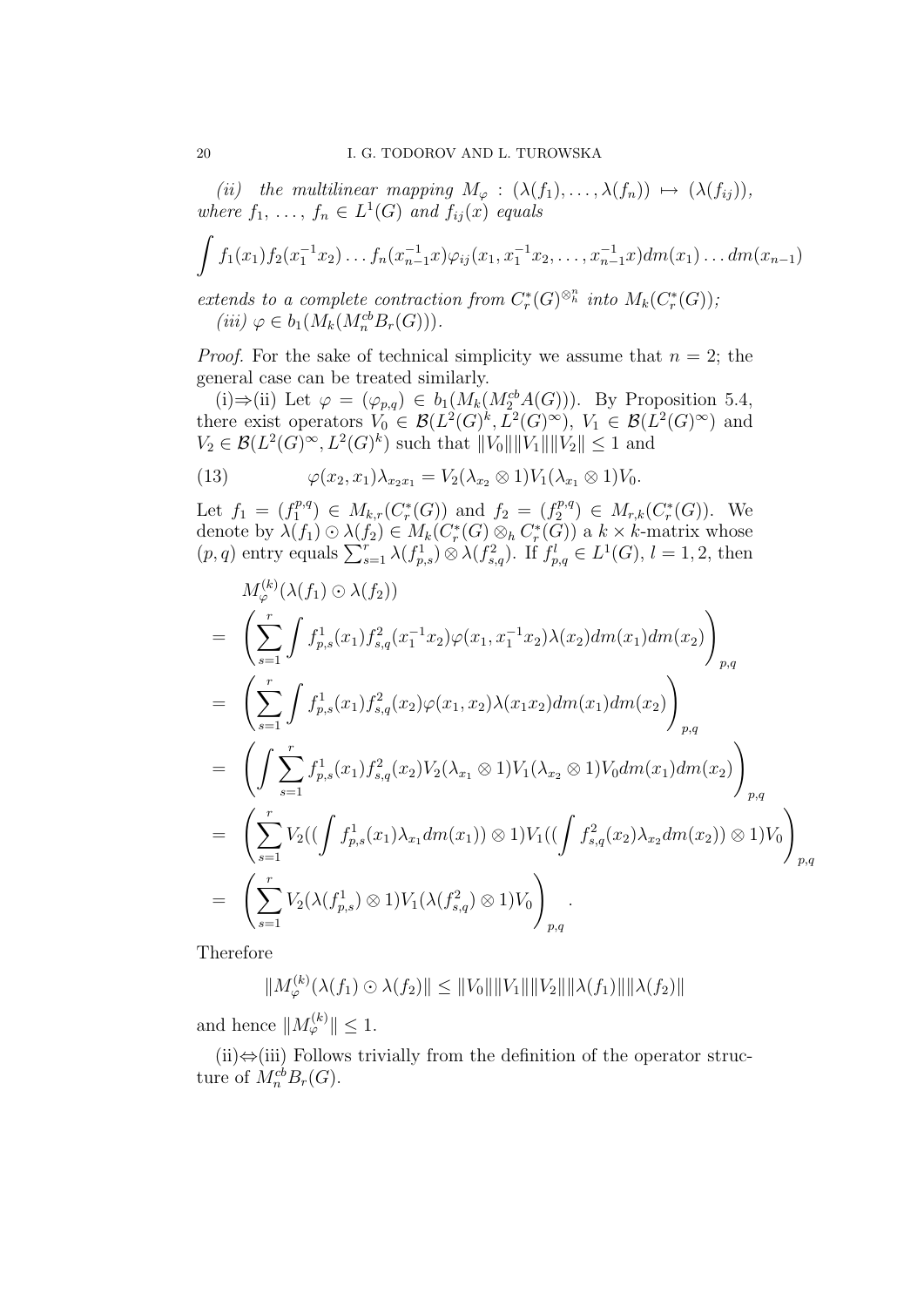(iii)  $\Rightarrow$  (i) We only consider the case  $k = 1$ . Let  $\varphi \in M_n^{cb}B_r(G)$ ,  $\|\varphi\| \leq 1$  and  $\psi \in A(G) \cap C_c(G)$ , where  $C_c(G)$  is the space of compactly supported functions on G. We can find  $q \in A(G)$  such that  $q = 1$ on the support of  $\psi$  so that  $\psi g = \psi$ . As  $\theta(g) \in A^n(G)$  and  $A^n(G)$  is an ideal in  $B_r^n(G)$  we have  $\varphi\theta(\psi) = \varphi\theta(\psi)\theta(g) \in A^n(G)$ . Since the  $A<sup>n</sup>(G)$ -norm and  $B<sup>n</sup><sub>r</sub>(G)$ -norm coincide on  $A<sup>n</sup>(G)$  and  $A(G) \cap C<sub>c</sub>(G)$  is dense in  $A(G)$  we obtain that  $\varphi$  is in  $b_1(M_n(G))$ . Similar arguments show that  $\varphi$  is a completely contractive multiplier.  $\diamondsuit$ 

We next supply some corollaries of the previous results.

Corollary 5.8. Let G be an amenable locally compact group. Then  $B<sup>n</sup>(G) = M<sub>n</sub><sup>cb</sup> A(G)$  completely isometrically.

*Proof.* If G is amenable then  $B<sup>n</sup>(G) = B<sup>n</sup><sub>r</sub>(G)$  completely isometrically. Hence, by Theorem 5.7,  $M_n^{cb}A(G) = M_n^{cb}B(G)$  completely isometrically. Since  $B(G)$  contains the constant functions, it is easy to see that  $M_n^{cb}B(G) = B^n(G)$  completely isometrically.  $\diamondsuit$ 

**Corollary 5.9.** Let  $P$  be the block  $(k, n)$ -partition associated with the sequence  $n \geq n_k > \cdots > n_1 > 1$  such that each block contains at least two elements, and  $\epsilon_i = \pm 1$ ,  $i = 1, \ldots, n$ . Assume that G is amenable. Then the function  $\psi: G^n \to \mathbb{C}$  given by  $\psi(s_n, \ldots, s_1) =$  $\varphi(s_1^{\varepsilon_1} \dots s_{n_1-1}^{\varepsilon_{n_1-1}})$  $\begin{bmatrix} \varepsilon_{n_1-1} & \dots & \varepsilon_{n_{k-1}} & \dots & \varepsilon_n \end{bmatrix}$  is a Schur multiplier with respect to the left Haar measure if and only if  $\varphi \in B^k(G)$ .

*Proof.* We prove the statement for  $k = 2$  and a partition of the form  $\mathcal{P} = \{\{n, \ldots, m\}, \{m-1, \ldots, 1\}\};$  the other cases are similar. Assume  $\psi$  is a Schur multiplier. Then  $\psi(s_n, \ldots, s_1) = a_1(s_1) \ldots a_n(s_n)$  for some (essentially bounded) functions  $a_i: G \to M_\infty$ ,  $i = 2, \ldots, n-1, a_n$ :  $G \to M_{\infty,1}$  and  $a_1 : G \to M_{1,\infty}$ . Therefore, the function

$$
(s_1, s_2, s_3) \mapsto \varphi(s_3^{-1} s_2, s_2^{-1} s_1) = \psi(s_1^{\varepsilon_n}, s_2^{-\varepsilon_{n-1}}, e, \dots, e, s_2^{\varepsilon_2}, s_3^{-\varepsilon_1})
$$

is a Schur multiplier and hence by Theorem 5.5,  $\varphi \in M_2^{cb}A(G)$  =  $B^2(G)$ .

Let now  $\varphi \in B^2(G)$ . By Theorem 4.1, there exist representations  $\pi_1$ ,  $\pi_2$  of G on H and vectors  $\xi$ ,  $\eta$  such that  $\varphi(s_2, s_1) = (\pi_2(s_2)\pi_1(s_1)\xi, \eta)$ , and

$$
\psi(s_n,\ldots,s_1)=(\pi_2(s_1^{\varepsilon_1}\ldots s_{m-1}^{\varepsilon_{m-1}})\pi_1(s_m^{\varepsilon_m}\ldots s_n^{\varepsilon_n})\xi,\eta).
$$

Theorem 3.4 of [15] now easily implies  $\psi$  is a Schur multiplier.  $\diamond$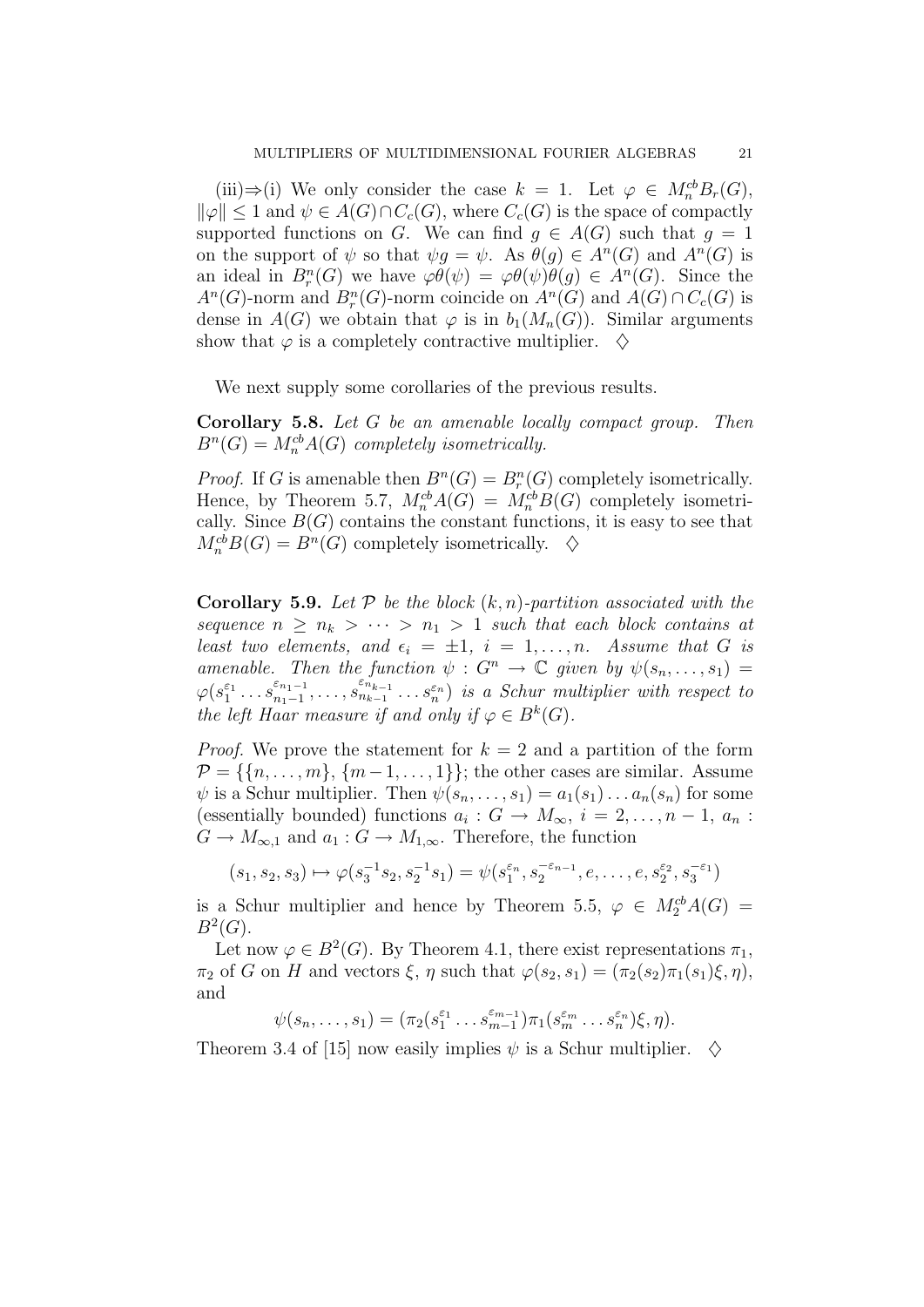**Remark 5.10.** Since if G is abelian then  $B(G) = {\hat{\mu} : \mu \in M(\hat{G})}$ , Corollary 5.9 implies the following classical result: If  $G$  is a discrete abelian group and  $\varphi \in l^{\infty}(G)$  then the function  $\psi$  given by  $\psi(x, y) =$  $\varphi(y^{-1}x)$  is a Schur multiplier if and only if  $\varphi = \hat{\mu}$  for some measure  $\mu \in M(\hat{G})$ .

Here is a more general result:

**Corollary 5.11.** Let G be a locally compact abelian group,  $m_1, \ldots, m_n =$  $\pm 1, \varphi \in L^{\infty}(G)$  and  $\psi$  be the function given by

$$
\psi(s_n,\ldots,s_1)=\varphi(s_1^{m_1}\ldots s_n^{m_n}), \quad s_1,\ldots,s_n\in G.
$$

Then  $\psi$  is a Schur multiplier (with respect to the Haar measure) if and only if  $\varphi = \hat{\mu}$  for some measure  $\mu \in M(\hat{G})$ . In this case,  $\|\psi\|_{\mathfrak{m}} = \|\mu\|$ .

We close this section with a multidimensional version of [5, Theorem 1]. We use the notation from Proposition 5.4. Recall [10] that if  $f \in A(G)$  and  $T \in VN(G)$  then  $fT \in VN(G)$  is the operator given by the duality relation  $\langle q, fT \rangle = \langle fg, T \rangle$ .

**Proposition 5.12.** Let  $\Phi: VN(G)^n \to VN(G)$  be a normal completely bounded multilinear map. Then  $\Phi = \Phi_{\varphi}$  for some  $\varphi \in M_n^{cb}A(G)$  if and only if

(14) 
$$
\Phi(\theta(f)(S_1 \otimes \ldots \otimes S_n)) = f\Phi(S_1 \otimes \ldots \otimes S_n),
$$

for all  $f \in A(G)$  and all  $S_1, \ldots, S_n \in VN(G)$ .

*Proof.* Since  $\Phi$  is a normal completely bounded map,  $\Phi = \Psi^*$  for a completely bounded map from  $A(G)$  to  $A<sup>n</sup>(G)$ ,

$$
\langle \Phi(\theta(f)(S_1 \otimes \ldots \otimes S_n)), h \rangle = \langle S_1 \otimes \ldots \otimes S_n, \theta(f)\Psi(h) \rangle
$$

and

$$
\langle f\Phi(S_1\otimes\ldots\otimes S_n),h\rangle=\langle S_1\otimes\ldots\otimes S_n,\Psi(fh)\rangle
$$

Thus, if  $\Phi$  satisfies (14) then  $\theta(f)\Psi(h) = \Psi(fh)$  for all  $f, h \in A(G)$ . Since  $A(G)$  is commutative,  $\theta(f)\Psi(h) = \theta(h)\Psi(f)$  and therefore  $\Psi(h) =$  $\varphi\theta(h)$  for some function  $\varphi$  on  $G^n$ . Since  $\Psi$  is completely bounded,  $\varphi \in M_n^{cb}A(G)$ . Moreover,

$$
\langle \Phi(\lambda_{x_n} \otimes \ldots \otimes \lambda_{x_1}), h \rangle = \langle \lambda_{x_n} \otimes \ldots \otimes \lambda_{x_1}, \varphi \theta(h) \rangle =
$$
  

$$
\varphi(x_n, \ldots, x_1) h(x_n \ldots x_1) = \langle \varphi(x_n, \ldots, x_1) \lambda_{x_n \ldots x_1}, h \rangle,
$$

that is,  $\Phi = \Phi_{\varphi}$ .  $\Diamond$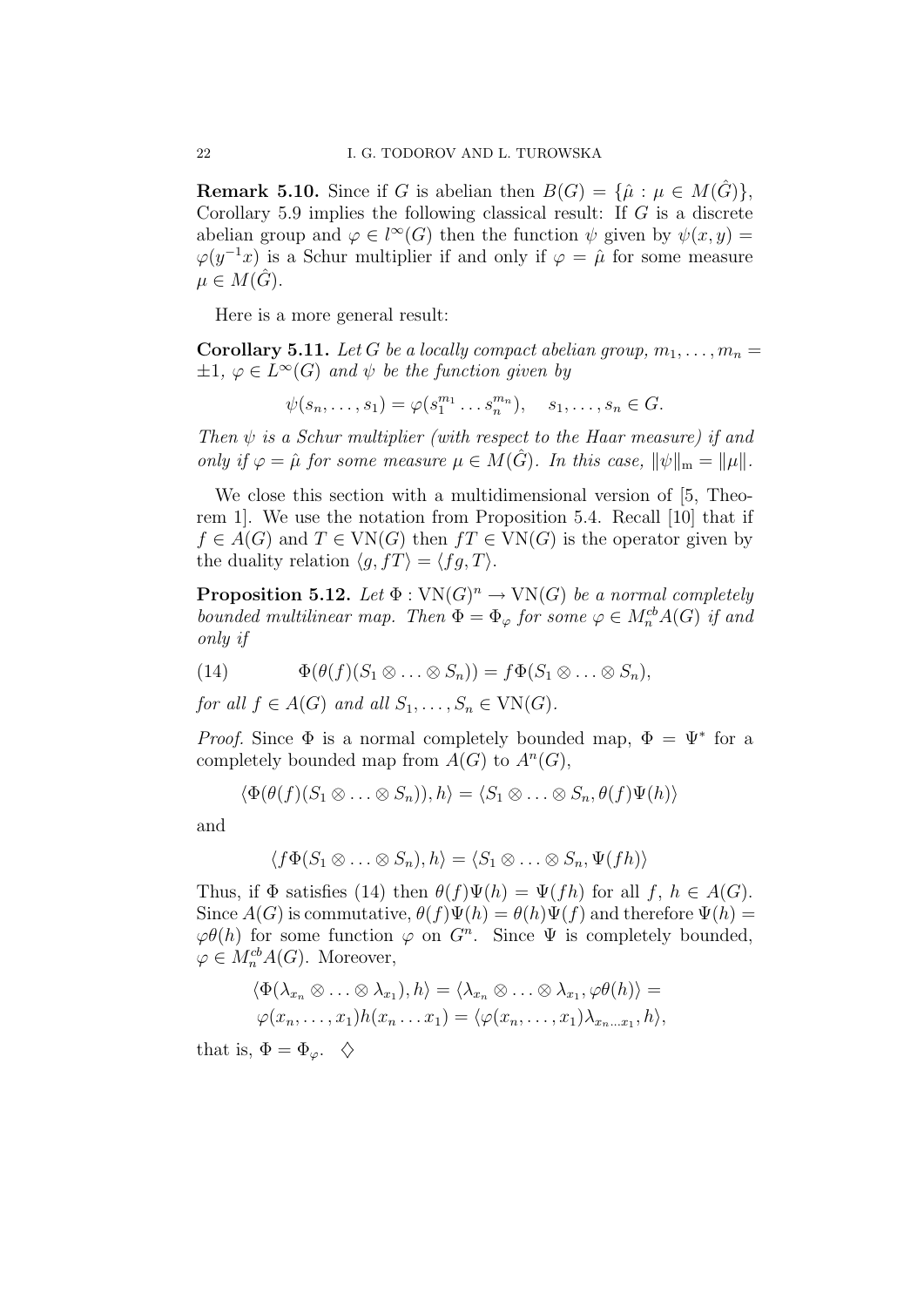#### 6. The abelian case

In this section we assume that G is abelian. We denote by  $\tilde{G}$ the character group of G. Let  $C_0(G)$  be the algebra of continuous functions vanishing at infinity on G. The Haagerup tensor product  $C_0(G) \otimes_h \ldots \otimes_h C_0(G)$  will be denoted by  $V_h^n$  $\overbrace{n}$ n  $\chi_h^n(G)$ . The dual space of

 $V_{h}^{n}(G)$  is the space of *n*-measures on  $\hat{G}$ . Let  $C_{b}(G)$  be the  $C^{*}$ -algebra of  $V<sub>h</sub>(G)$  is the space of *n*-measures on G. Let  $C_b(G)$  be the  $C$ -algebra of continuous bounded functions on G and  $V<sup>n</sup>(G) = C_b(G) \otimes_h \ldots \otimes_h C_b(G)$  $\overbrace{n}$ n .

Denote by  $\hat{G}_d$  the group  $\hat{G}$  equipped with the discrete topology and recall that the Bohr compactification  $\bar{G}$  of G is the dual of  $\widetilde{G}_d$ . We note that there is a canonical inclusion of  $V_h^n$  $V_{\mathrm{h}}^n(G)^*$  into  $V_{\mathrm{h}}^n$  $\binom{m}{h}(\overline{G})^*$ : for  $\Phi \in V_{\mathbf{h}}^n$  $V_{\mathrm{h}}^n(G)^*$  define  $\bar{\Phi} \in V_{\mathrm{h}}^n$  $\chi_h^n(\bar{G})^*$  by

$$
\overline{\Phi}(a_1\otimes\cdots\otimes a_n)=\widetilde{\Phi}(\iota(a_1|_G)\otimes\cdots\otimes\iota(a_n|_G)),\ \ a_1,\ldots,a_n\in C(\overline{G}),
$$

where  $\tilde{\Phi}$  is the extension of  $\Phi$  to a normal completely bounded multilinear map from  $(C_0(G)^{**})^{\otimes_{\sigma h}^n}$  to  $\mathbb{C}$ , and  $\iota: C_b(G) \to C_0(G)^{**}$  is the canonical injection.

We claim that

(15) 
$$
\|\bar{\Phi}\|_{V_{\mathbf{h}}^n(\bar{G})^*} = \|\Phi\|_{V_{\mathbf{h}}^n(G)^*}.
$$

If  $a_k = (a_{i,j}^k)$ ,  $k = 1, \ldots, n$ , are n by n matrices let  $a_1 \odot \cdots \odot a_n$  be the n by n matrix whose  $(i, j)$ -entry is equal to

$$
a_{i,i_1}^1 \otimes a_{i_1,i_2}^2 \otimes \cdots \otimes a_{i_{n-1},j}^n.
$$

To show (15), first note that if  $a_1 \odot \ldots \odot a_n \in V_h^n$  $\binom{m}{h}$  is a function of unit Haagerup norm then

$$
|\bar{\Phi}(a_1 \odot \ldots \odot a_n)| = |\tilde{\Phi}(\iota(a_1|_G) \odot \ldots \odot \iota(a_n|_G))| \leq ||\Phi||,
$$

where for  $a = (a_{ij}) \in M_{k,l}(C(\bar{G}))$  we denote by  $a|_G$  the matrix  $(a_{ij}|_G)$ . Hence,  $\|\bar{\Phi}\|_{V_{\mathbf{h}}^n(\bar{G})^*} \leq \|\Phi\|_{V_{\mathbf{h}}^n(G)^*}$ . Conversely, let  $\bar{a}$  denote the canonical extension of a function a from  $C_0(G)$  to a function from  $C(\bar{G})$  and  $\bar{u} \in$  $V_{\rm h}^n$  $K_{\mathbf{h}}^{n}(\bar{G})$  denote the corresponding extension of an element  $u \in V_{\mathbf{h}}^{n}$  $\binom{rn}{h}(G).$ Thus, if  $u = a_1 \odot \cdots \odot a_n$  then  $\bar{u} = \bar{a}_1 \odot \cdots \odot \bar{a}_n$ . It follows that  $\|\bar{u}\|_{V_{\mathbf{h}}^n(\bar{G})} \leq \|u\|_{V_{\mathbf{h}}^n(G)}$  and hence

$$
\|\Phi\|_{V_{\mathbf{h}}^n(G)^*} = \sup\{|\Phi(u)| : u \in V_{\mathbf{h}}^n(G), \|u\|_{\mathbf{h}} \le 1\}
$$
  
\n
$$
= \sup\{|\bar{\Phi}(\bar{u})| : u \in V_{\mathbf{h}}^n(G), \|u\|_{\mathbf{h}} \le 1\}
$$
  
\n
$$
\le \sup\{|\bar{\Phi}(v)| : v \in V_{\mathbf{h}}^n(\bar{G}), \|v\|_{\mathbf{h}} \le 1\}
$$
  
\n
$$
= \|\bar{\Phi}\|_{V_{\mathbf{h}}^n(\bar{G})^*}.
$$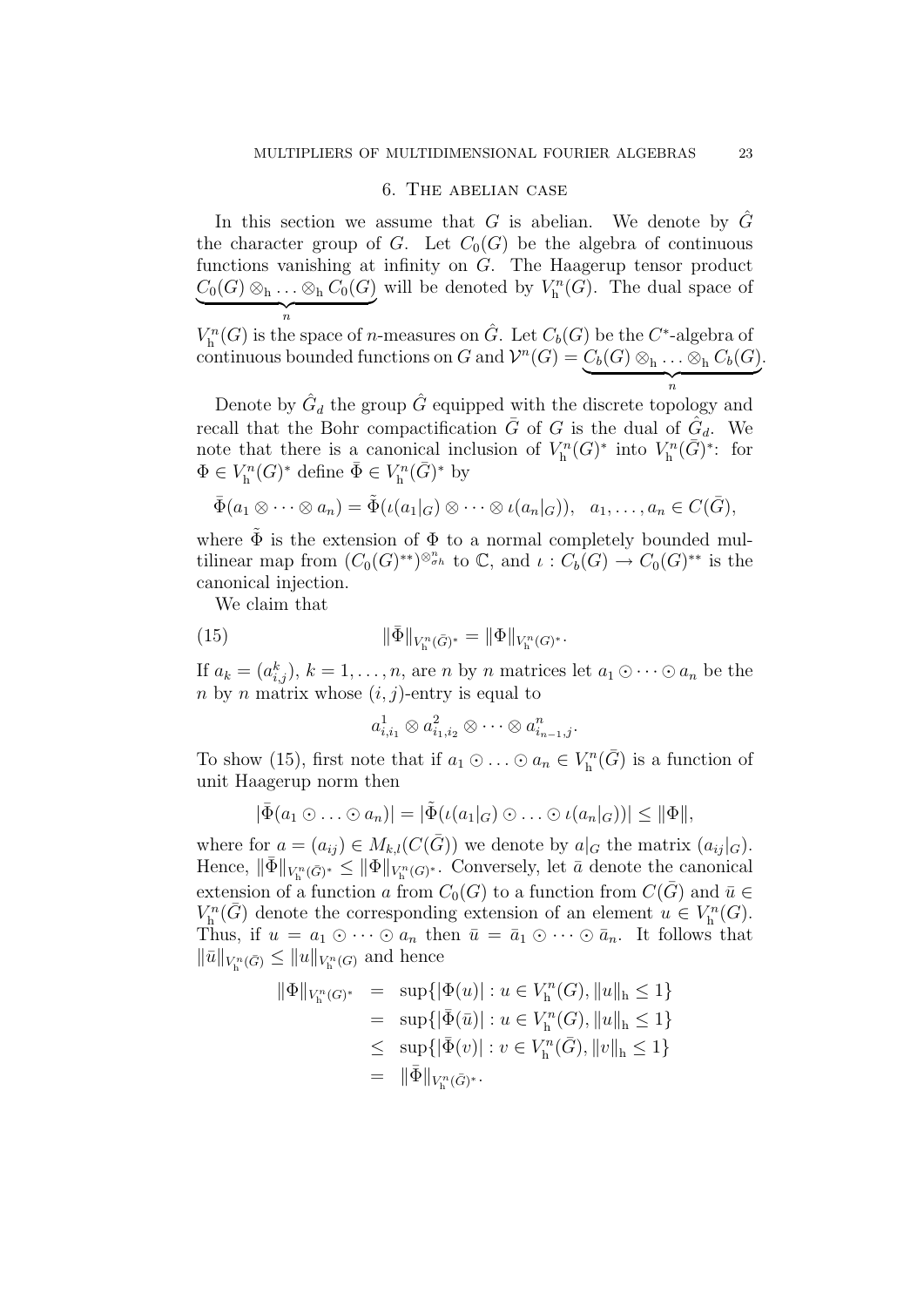Thus (15) is established. We hence have a canonical isometric embedding of  $M^n(\hat{G})$  into  $M^n(\hat{G}_d)$ , which gives rise to an isometric embedding of  $B^n(\hat{G})$  into  $B^n(\hat{G}_d)$ . The next proposition generalises [12, Theorem 3.3] to the multidimensional case. We note that the proof we give is new in the case  $n = 2$  as well.

**Proposition 6.1.** Let  $f \in B^n(\hat{G}_d)$ . Then  $f \in B^n(\hat{G})$  if and only if f is continuous.

*Proof.* It is clear that if  $f \in B<sup>n</sup>(\hat{G})$  then f is continuous. For the converse direction we use induction on n. If  $n = 1$  the claim follows from a classical result of Eberlein [20, Theorem 1.9.1]. Suppose that  $n > 1$  and fix a continuous function f from  $B<sup>n</sup>(\hat{G}_d)$ . For an element  $\gamma \in \hat{G}$  let  $\delta_{\gamma} \in B(\hat{G}_d)^*$  be the evaluation functional,  $\delta_{\gamma}(h) = h(\gamma)$ ,  $h \in B(\hat{G})$ . Using the identification (4), we let  $L_{\delta_{\gamma}}: B^{n}(\hat{G}) \to B^{n-1}(\hat{G})$ be the corresponding slice map. We have that  $L_{\delta_{\gamma}}(f) \in B^{n-1}(\hat{G}_d)$ and that  $L_{\delta_{\gamma}}(f)$  is continuous. By the induction assumption,  $L_{\delta_{\gamma}}(f) \in$  $B^{n-1}(\hat{G})$ . Since every element of  $B(\hat{G}_d)^*$  can be approximated in the weak\* topology by a bounded net consisting of linear combinations of the functionals  $\delta_{\gamma}$ ,  $\gamma \in \hat{G}$ , we conclude that  $L_{\delta}(f) \in B^{n-1}(\hat{G})$  for every  $\delta \in B(\hat{G}_d)^*$ . An application of [21, Theorem 2.2] shows that  $f \in B(\hat{G}_d) \otimes_{eh} B^{n-1}(\hat{G})$ . Repeating the above argument with a right slice map in the place of  $L_{\delta}$  shows that  $f \in B^{n}(\hat{G})$ .  $\diamondsuit$ 

The following lemma generalises a theorem of Eberlein [20, Theorem 1.9.1] to the multidimensional case.

**Lemma 6.2.** Let  $\phi \in L^{\infty}(\hat{G}^n)$ . The following are equivalent:

- (i)  $\phi \in B^n(\hat{G});$
- (ii)  $\phi$  is continuous and there exists a constant  $C > 0$  such that

$$
\left|\sum c_{i_1\ldots i_n}\phi(\chi_{i_1},\ldots,\chi_{i_n})\right|\leq C\left\|\sum c_{i_1,\ldots,i_n}\chi_{i_1}\otimes\ldots\otimes\chi_{i_n}\right\|_{\mathcal{V}^n(G)},
$$

where  $\chi_{i_k} \in \hat{G}$  and the summation is over a finite number of indices  $(i_1,\ldots,i_n).$ 

*Proof.* For notational simplicity we assume  $n = 2$ . (i)⇒(ii) Let  $\phi \in B^2(\hat{G})$ . Then by definition

$$
\phi(\chi_1, \chi_2) = \tilde{\Phi}(\omega(\chi_1), \omega(\chi_2))
$$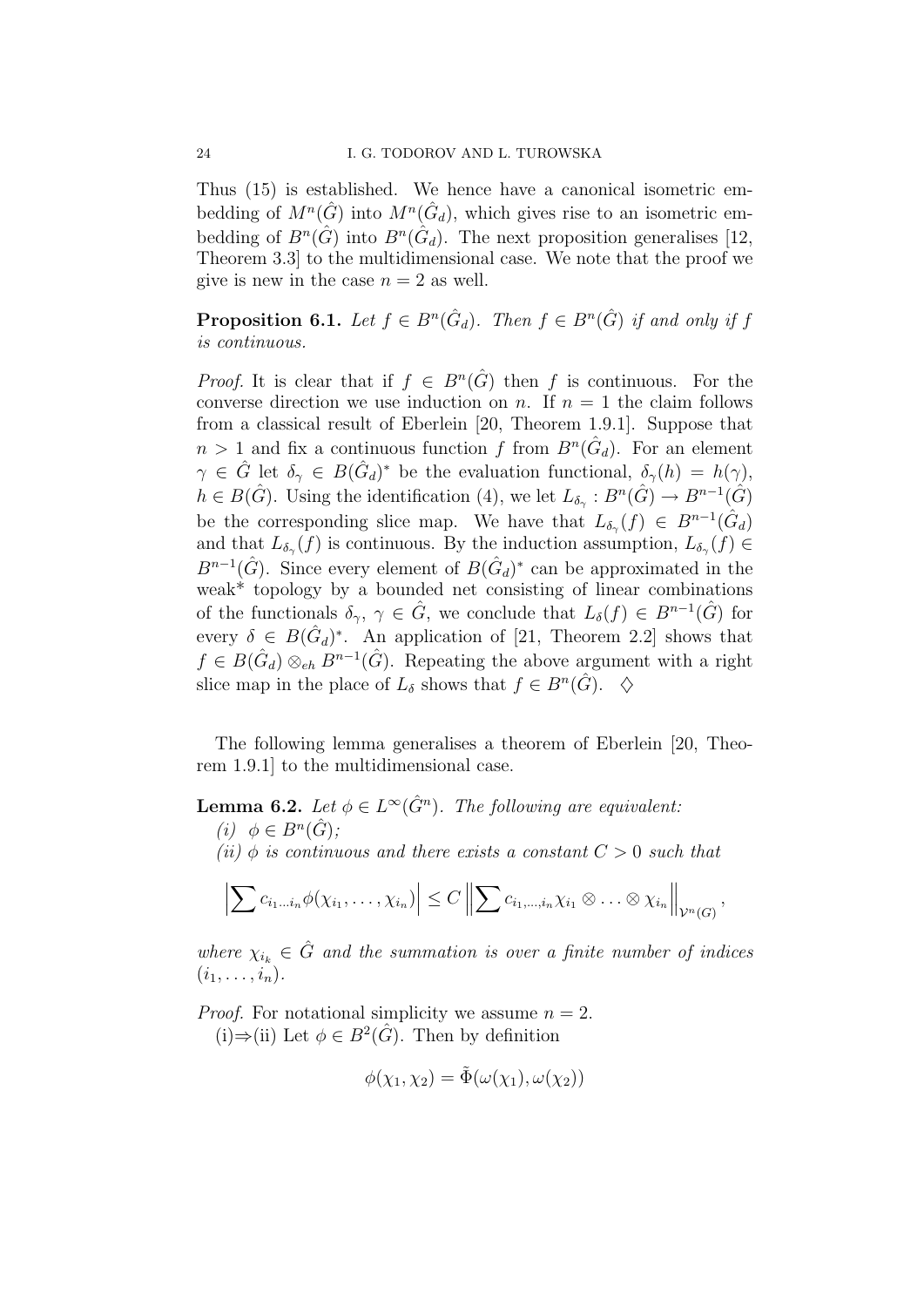for some  $\Phi \in M^2(\hat{G})$ . Thus,  $\phi$  is continuous and since  $\omega(\chi_i) = \iota(\check{\chi}_i)$ , where  $\tilde{\chi}_i(x) = \overline{\chi_i(x)} = \chi_i(x^{-1})$  (see (6)), we have

$$
\left| \sum c_{ij} \phi(\chi_i, \chi_j) \right| = \left| \tilde{\Phi}(\sum c_{ij} \iota(\tilde{\chi}_i) \otimes \iota(\tilde{\chi}_j)) \right|
$$
  
\n
$$
\leq \|\Phi\| \left\| \sum c_{ij} \iota(\tilde{\chi}_i) \otimes \iota(\tilde{\chi}_j) \right\|_{C_0(G)^{**} \otimes_{\mathbf{h}} C_0(G)^{**}}
$$
  
\n
$$
= \|\Phi\| \left\| \sum c_{ij} \chi_i \otimes \chi_j \right\|_{\mathcal{V}^2(G)}.
$$

The last equality follows from the injectivity of the Haagerup tensor product.

(ii)⇒(i) Assume first that G is compact. Then  $\hat{G}$  is discrete. Let  $T: C_0(G) \odot C_0(G) \rightarrow \mathbb{C}$  be the mapping given by  $T(\sum c_{ij} \chi_i \otimes \chi_j) =$  $\sum c_{ij}\phi(\chi_i, \chi_j)$ . Then  $|T(f)| \leq C||f||_{\mathcal{V}^2(G)} = C||f||_{V^2_{\text{h}}(G)}$  for finite sums  $f = \sum c_{ij} \chi_i \otimes \chi_j$  and therefore T can be extended to a bounded linear functional on  $V<sub>h</sub><sup>2</sup>$  $\chi_h^2(G)$ . Thus, there exists  $u \in M^2(\hat{G})$  such that

$$
\sum c_{ij}\phi(\chi_i,\chi_j)=\langle u,\sum c_{ij}\chi_i\otimes\chi_j\rangle.
$$

In particular,  $\phi(\chi_1, \chi_2) = \langle u, \chi_1 \otimes \chi_2 \rangle$ , that is,  $\phi = \hat{u}_1 \in B^2(\hat{G})$ , where  $\langle u_1, \chi_i \otimes \chi_j \rangle = \langle u, \check{\chi}_i \otimes \check{\chi}_j \rangle.$ 

If G is not compact let  $\bar{G}$  be the Bohr compactification of G. Extending each  $\chi \in \hat{G}$  to a character on  $\bar{G}$  we define a linear functional T on the space of all functions f on  $\overline{G} \times \overline{G}$  of the form  $f(x, y) =$  $\sum c_{ij}\chi_i(x)\chi_j(y), x, y \in \overline{G}$ , where  $\chi_i, \chi_j \in \hat{G}$ , by letting, for f as above,  $T(f) = \sum c_{ij} \phi(\chi_i, \chi_j)$ . Let  $i \in \mathbb{N}$ ,  $g_i = \sum_k c_k^i \chi_{k,i}$  and  $h_i = \sum_j d_j^i \psi_{j,i}$ be trigonometric polynomials on  $\bar{G}$ , where  $\chi_{k,i}, \psi_{j,i} \in \hat{G}$ . Then

$$
\left| T\left(\sum_{i} g_{i} \otimes h_{i}\right) \right| = \left| \sum_{i,k,j} c_{k}^{i} d_{j}^{i} \phi(\chi_{k,i}, \psi_{j,i}) \right| \leq C \left\| \sum_{i,k,j} c_{k}^{i} d_{j}^{i} \chi_{k,i} \otimes \psi_{j,i} \right\|_{\mathcal{V}^{2}(G)}
$$

$$
= C \left\| \sum_{i} g_{i} \otimes h_{i} \right\|_{\mathcal{V}^{2}(G)} = C \left\| \sum_{i} g_{i} \otimes h_{i} \right\|_{\mathcal{V}^{2}_{k}(G)}.
$$

The last equality follows from the injectivity of the Haagerup tensor product and the fact that  $C_b(G)$  is completely isometrically embedded in  $C(\overline{G})$ . Thus, T can be extended to a bounded linear functional on  $V_{\rm h}^2$  $K^2_{\text{h}}(\tilde{G})$  and hence  $\phi(\chi_1, \chi_2) = \langle u, \chi_1 \otimes \chi_2 \rangle$  for  $u \in M^2(\hat{G}) = M^2(\hat{G}_d)$ , and  $\phi \in B^2(\hat{G}_d)$ . Since  $\phi$  is continuous, Proposition 6.1 implies that  $\phi \in B^2(\hat{G})$ .  $\diamondsuit$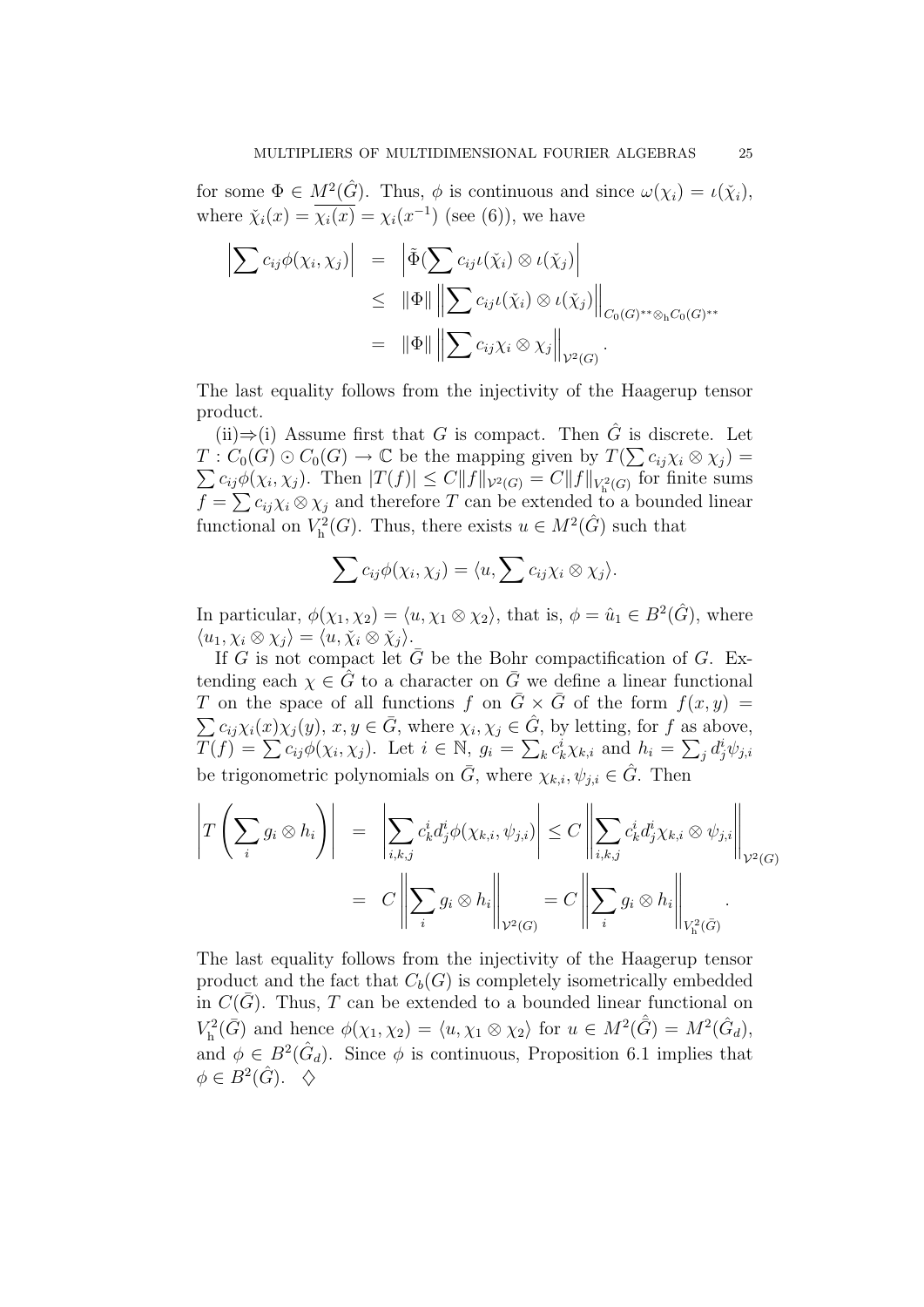The following lemma is a multidimensional version of [20, Theorem 3.8.1].

**Lemma 6.3.** Let  $\varphi \in L^{\infty}(G^n)$ . Assume  $\varphi \theta(g) \in B^n(G)$  for every  $g \in A(G)$ . Then  $\varphi \in B^n(G)$ .

*Proof.* We only consider the case  $n = 2$ ; the general case can be treated in a similar way. Let  $T: A(G) \to B^2(G)$  be the linear mapping defined by  $T(g) = \varphi \theta(g)$ . We show that T is continuous. If  $g_n \to g$  in  $A(G)$ and  $\varphi\theta(g_n) \to \hat{u}$  in  $B^2(G)$ , where  $u \in M^2(G)$ , then

$$
\hat{u}(h_1, h_2) = \lim_{n \to \infty} \varphi(h_1, h_2) g_n(h_1 h_2) = \varphi(h_1, h_2) g(h_1 h_2),
$$

hence  $\hat{u} = \varphi \theta(q)$ . By the Closed Graph Theorem, T is continuous and  $\|\varphi\theta(g)\|_{B^2(G)} \leq C \|g\|_{A(G)}.$ 

Given  $h_1, \ldots, h_n \in G$ ,  $\varepsilon > 0$ , there exists  $f \in A(G)$ ,  $||f||_{A(G)} \leq 1 + \varepsilon$ , such that  $f(h_i h_j) = 1$ , for all  $i, j$ . Let  $u \in M^2(G)$  be such that  $\hat{u} =$  $\varphi\theta(f)$ . Then

$$
\left| \sum c_{ij} \varphi(h_i, h_j) \right| = \left| \sum c_{ij} \varphi(h_i, h_j) f(h_i h_j) \right| = \left| \sum c_{ij} \hat{u}(h_i, h_j) \right|
$$
  
= 
$$
\left| \tilde{u}(\sum c_{ij} \iota(\check{h}_i) \otimes \iota(\check{h}_j)) \right|
$$
  

$$
\leq C(1+\varepsilon) \left\| \sum c_{ij} h_i \otimes h_j \right\|_{\mathcal{V}^2(\hat{G})},
$$

where  $\tilde{u}$  is the extention of u to a normal completely bounded linear map from  $(C_0(G)^{**})^n$  to  $\mathbb C$  and  $\iota: C_b(G) \to C_0(G)^{**}$  is the canonical inclusion. Given open sets  $V_1, V_2 \subset G$  with compact closures we can find  $f \in A(G)$  such that  $\theta(f)$  is constant on  $V_1 \times V_2$ . Therefore,  $\varphi$ is continuous on  $V_1 \times V_2$ , and hence  $\varphi$  is continuous on  $G \times G$ . By Lemma 6.2,  $\varphi \in B^2(G)$ .  $\diamondsuit$ 

In the next corollary, we denote by  $M<sub>g</sub>$  the operator of multiplication by the function  $q$ .

**Theorem 6.4.** For every block  $(k, n)$ -partition P, we have that  $B<sup>n</sup>(G)$  =  $M_{\mathcal{P}}^{cb}(G) = M_{\mathcal{P}}(G).$ 

*Proof.* Let  $\mathcal{P}_1$  (resp.  $\mathcal{P}_2$ ) be the block  $(1, n)$ - (resp.  $(n, n)$ -)partition. We have that  $\theta_{\mathcal{P}_2}$  is the identity map. For any block  $(k, n)$ -partition  $\mathcal{P}$ we have that

 $\operatorname{ran} \theta_{\mathcal{P}_1} \subseteq \operatorname{ran} \theta_{\mathcal{P}} \subseteq \operatorname{ran} \theta_{\mathcal{P}_2} = A^n(G).$ 

Thus,

$$
M_{\mathcal{P}_2}A(G) \subseteq M_{\mathcal{P}}A(G) \subseteq M_{\mathcal{P}_1}A(G),
$$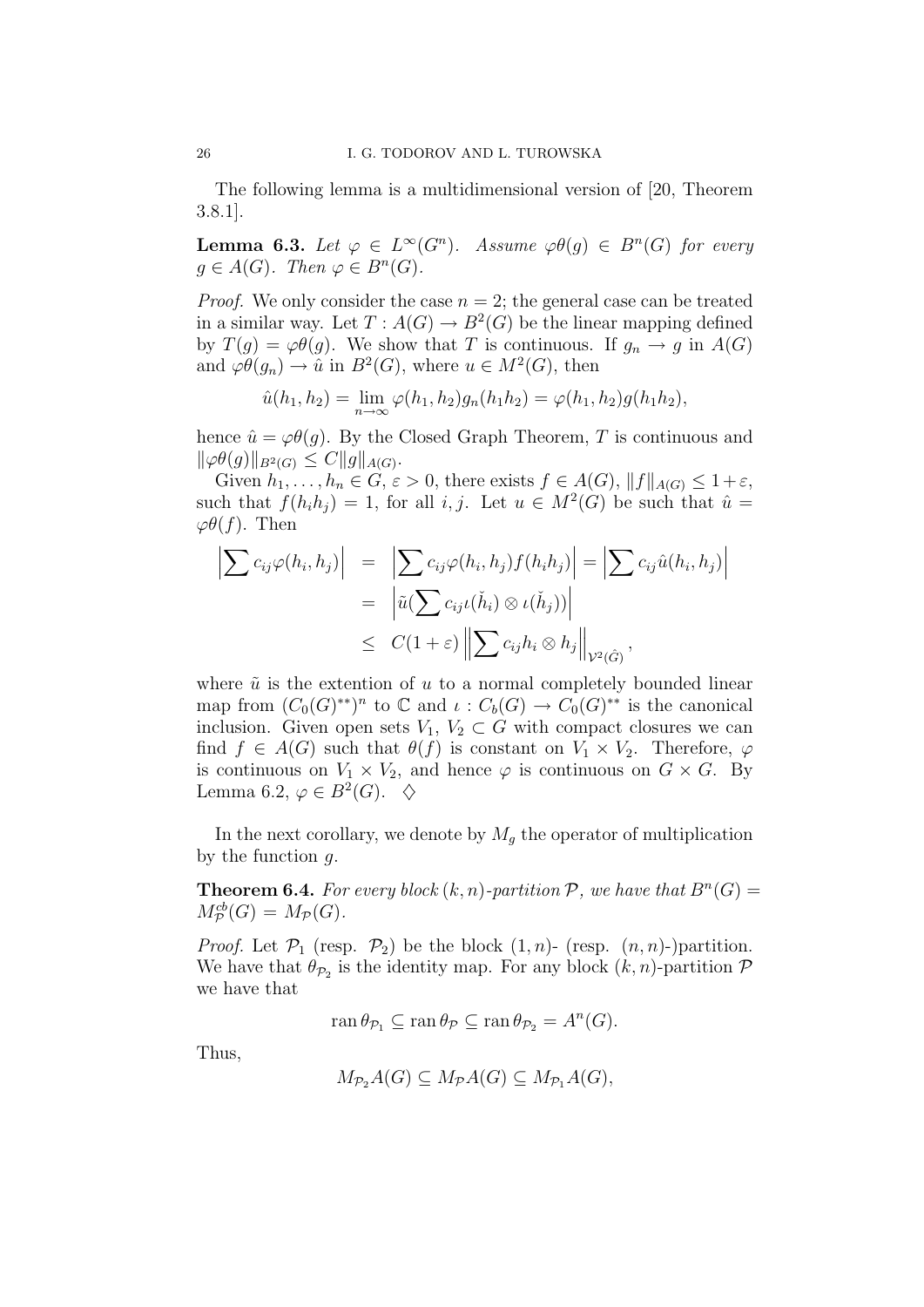and similarly for the completely bounded multipliers. By Theorem 5.1,  $B<sup>n</sup>(G) \subseteq M_{\mathcal{P}_2}A(G)$ . By Lemma 6.3,  $M_{\mathcal{P}_1}A(G) \subset B<sup>n</sup>(G)$  and hence  $B^n(G) = M_{\mathcal{P}}(G)$ .

The fact that  $B^n(G) = M_{\mathcal{P}}^{cb}A(G)$  follows in the same way, using Proposition 4.2.  $\diamond$ 

**Corollary 6.5.** Let  $\Psi : A(G) \to A^n(G)$  be a bounded linear map such that  $\Psi M_{\chi} = M_{\theta(\chi)} \Psi$  for any  $\chi \in \hat{G}$ . Then  $\Psi(f) = \varphi \theta(f)$ ,  $f \in A(G)$ , for some  $\varphi \in B^n(G)$ .

*Proof.* It follows from the proof of Theorem 5.12 that  $\Psi(f) = \varphi \theta(f)$  for some bounded function  $\varphi$  on G. Thus  $\varphi \in M_nA(G)$ . The statement now follows from Theorem 6.4.  $\diamond$ 

#### **REFERENCES**

- [1] D. P. Blecher and C. Le Merdy, Operator algebras and their modules an operator space approach, Oxford University Press, 2004
- [2] D. P. BLECHER AND R. SMITH, The dual of the Haagerup tensor product, J. London Math. Soc. (2) 45 (1992) 126–144
- [3] M. BOZEJKO AND G. FENDLER, Herz-Schur multipliers and completely bounded multipliers of the Fourier algebra of a locally compact group, Colloquium Math. 63 (1992) 311-313
- [4] J. DE CANNIÈRE AND U. HAAGERUP, Multipliers of the Fourier algebras of some simple Lie groups and their discrete subgroups, Amer. J. Math. 107 (1985), no. 2, 455–500
- [5] C. CECCHINI, Operators on  $VN(G)$  commuting with  $A(G)$ , Colloquium Math. 43 (1980), 137-142
- [6] E. Christensen and A. M. Sinclair, Representations of completely bounded multilinear operators, J. Funct. Anal. 72 (1987), 151-181
- [7] E. G. Effros and Zh.-J. Ruan, Multivariable multipliers for groups and their operator algebras, Proceedings of Symposia in Pure Mathematics 51 (1990), Part 1, 197–218
- [8] E. G. Effros and Zh.-J. Ruan, Operator Spaces, London Mathematical Society Monographs. New Series, 23. The Clarendon Press, Oxford University Press, New York, 2000. xvi+363 pp
- [9] E. G. Effros and Zh.-J. Ruan, Operator spaces tensor products and Hopf convolution algebras, J. Operator Theory 50 (2003) 131–156
- [10] P. EYMARD, L'algèbre de Fourier d'un groupe localement compact, Bulletin de la S.M.F. 92 (1964) 181–236
- [11] J. E. GILBERT, T. ITO AND B.M. SCHREIBER, *Bimeasure algebras on locally* compact groups, J. Funct. Anal. 64 (1985) 134-162
- [12] C. GRAHAM AND B. M. SCHREIBER, *Bimeasure algebras on LCA groups*, Pacific J. Math. 115 (1984) no. 1, 91-127
- [13] A. GROTHENDIECK, Resume de la theorie metrique des produits tensoriels topologiques, Boll. Soc. Mat. Sao-Paulo 8 (1956), 1-79